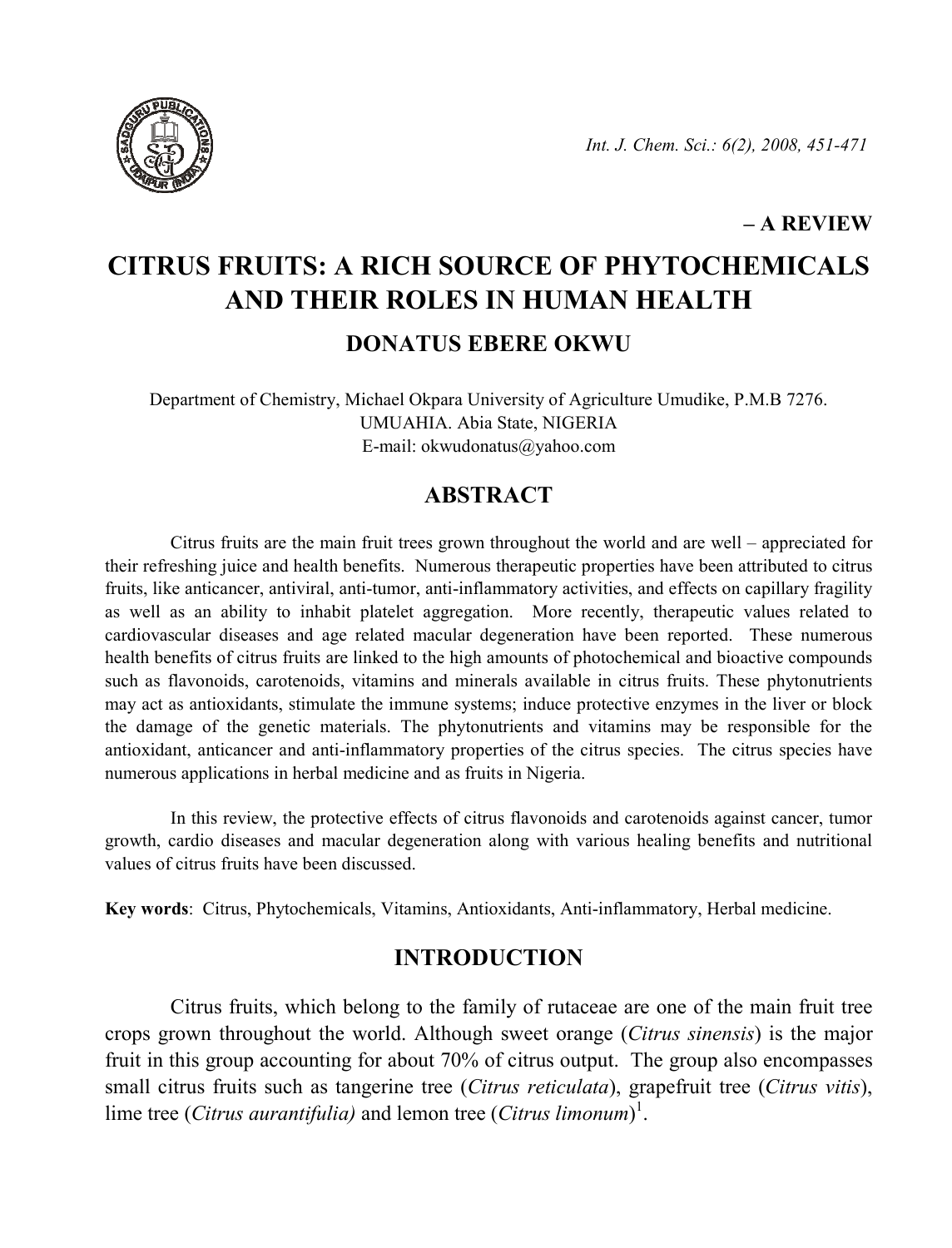Citrus trees are evergreen trees that produce fruits of different forms and sizes (from round to oblong), which are full of fragrance, flavor and juice. It has a rough, robust and bright color from green to yellow skin or rind known as epicarp or flavedo, which covers the fruits and protects from damages. The glands contain the essential oils that give the fruit its typical citrus fragrance. It consists of a white, thick and spongy mesocarp or albedo which together with the epicarp forms the pericarp or peel of the fruit. The internal part constitutes the pulp which is divided into separate segments or juice sacs (with or without seeds, according to varieties) by a thick radical film or endocarp. This part is rich in soluble sugars, ascorbic acid, pectin, fibers, different organic acids and potassium salt that gives the fruit its characteristic citrine flavor<sup>2, 3</sup>. The exact origin of citrus fruits is not clearly identified, although most researchers place its origin to be South East Asia<sup>3</sup>. Later, the citrus fruits were transported to America by the Spaniards, specifically to Mexico, Florida, Brazil and California, where we currently find the largest orange orchards in the world<sup>3</sup>.

Citrus fruits are consumed as fresh or utilized for processed citrus products and citrus-by-products. Approximately, one third of total citrus production is utilized for processing. This proportion in the case of oranges is more than 40% of globally produced oranges utilized for processing. In addition, orange utilization also apply to their juice used as flavorings in beverages<sup>4, 5</sup>. The most important processed citrus fruits product is orange juice. Orange juice can be presented in different forms. The major types of orange juice are the freshly squeezed orange juice and frozen concentrated orange juice<sup>1,  $6$ </sup>. The juice is squeezed from fresh fruit and packaged in paper cartons, glass or plastic containers, without being pasteurized. The product is clearly labeled and located in the produce or dairy section of the grocery shop with a shelf life of only a few days.

It is also typically processed and prepared at home. Traditionally, an important proportion of orange juice consumers have preferred to freshly squeeze oranges at home. The frozen concentrated orange juice is obtained by removing through evaporation, the water from the orange juice of fresh, ripe oranges that have been graded, sorted, washed and strength ration to normal single-strength orange juice<sup>1, 4</sup>. If it is not concentrated, the juice is processed and pasteurized by flash heating immediately after squeezing the fruits, without removing the water content from the juice.

Another is the refrigerated orange juice that has been processed to obtain the frozen concentrate and then reconstituted by adding back the water that had been originally removed. Reconstituted single strength juice is normally reconditioned by the packager or the beverages industry and sold as a ready-to-serve product<sup>1, 4</sup>. In addition, citrus fruits can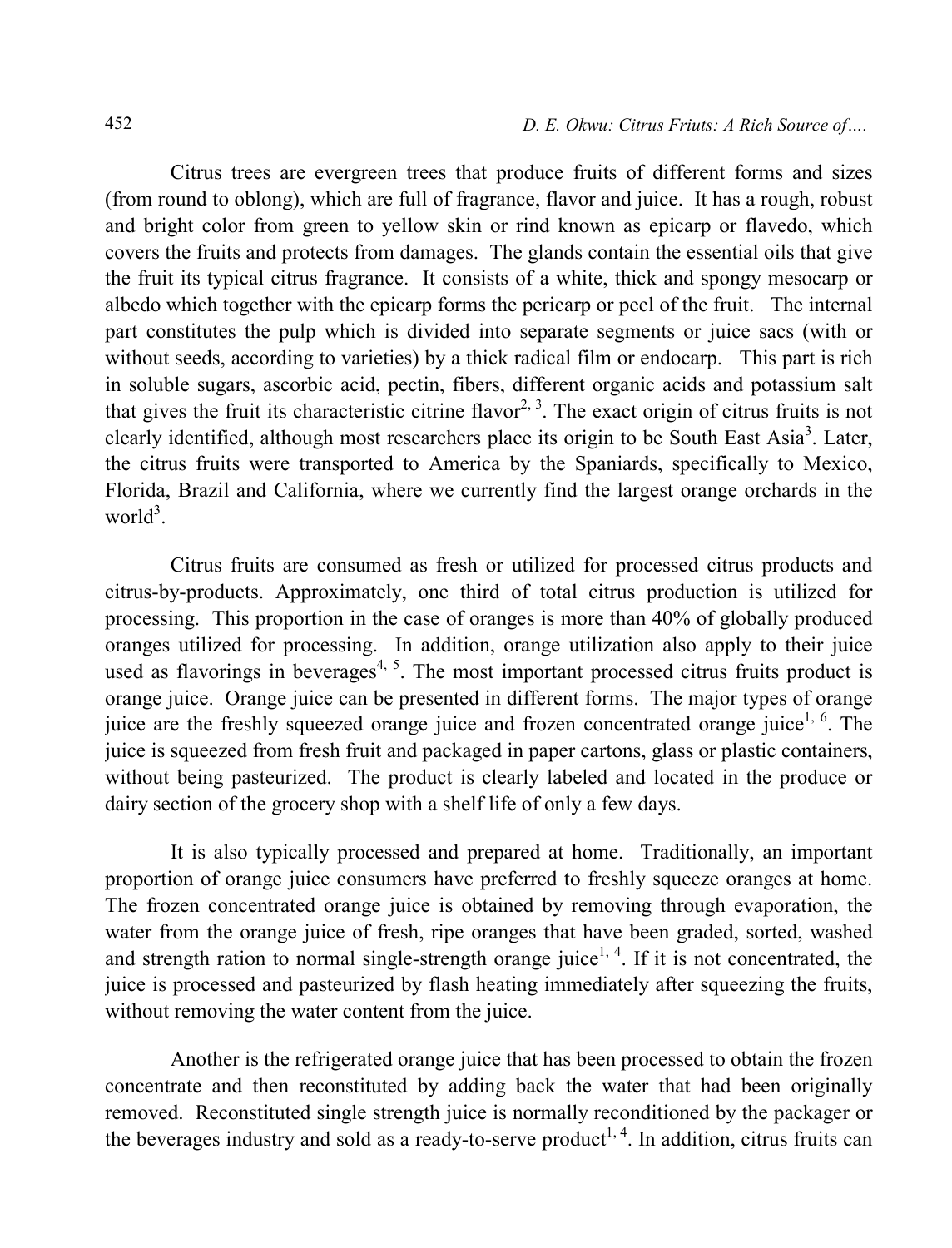be processed to obtain other food products such as dehydrated citrus products or marmalades and jams<sup>4</sup>.

Citrus essential oils are another by-product of citrus fruits. Essential oils are volatile oils obtained from the citrus fruits peel's sacks. They are used by the food industry to give flavor to drinks and foods. They are also a component for the pharmaceutical industry for the preparation of drugs, soaps, perfumes and other cosmetics as well as for home cleaning products<sup>1, 4</sup>.

Citrus fruits processing accounts for approximately one third of total citrus fruit production, more than 80% of it is orange processing, mostly for orange juice production. Fresh orange consumption expanded in many developing countries, such as Mexico, India, Argentina, Brazil and China<sup>4</sup>.

Citrus fruits are well endowed with a variety of phytonutrients (Table 1). Phytonutrients are vital in both; health promotion and disease prevention<sup>7, 8</sup>. The dietetic and therapeutic properties of all citrus fruits are similar due to their phytonutrient  $contents<sup>1</sup>$ .

| <b>Species</b>  | <b>Alkaloids</b> | <b>Flavonoids</b> | <b>Tannins</b>  | <b>Phenols</b>  | <b>Saponins</b> |
|-----------------|------------------|-------------------|-----------------|-----------------|-----------------|
| C. reticulata   | $0.38 \pm 0.10$  | $0.26 \pm 0.11$   | $0.02 \pm 0.10$ | $0.03 \pm 0.20$ | $0.03 + 0.11$   |
| C. aurantifolia | $0.33 \pm 0.11$  | $0.29 \pm 0.20$   | $0.04 \pm 0.11$ | $0.02 \pm 0.10$ | $0.22 \pm 0.30$ |
| C. limonum      | $0.54 + 0.20$    | $0.57 + 0.10$     | $0.01 + 0.10$   | $0.05 \pm 0.11$ | $0.42 \pm 0.10$ |
| $C.$ vitis      | $0.64 \pm 0.11$  | $0.26 \pm 0.11$   | $0.03 \pm 0.20$ | $0.08 \pm 0.01$ | $0.21 + 0.11$   |
| C. sinensis     | $0.62 \pm 0.10$  | $0.19 + 0.20$     | $0.04 \pm 0.11$ | $0.01 + 0.10$   | $0.08 + 0.10$   |

Table 1. Phytonutrients content of citrus species on dry weight basis expressed as  $mg/100 g.<sup>1</sup>$ 

Data are mean  $\pm$  standard deviation of triplicate determinations

The term phytonutrients refer to plant nutrients with particular biological activities in supporting human health<sup>9</sup>. Phytonutrients are mainly natural bioactive compounds from plants with general benefits to human health. The secondary metabolities of plants provide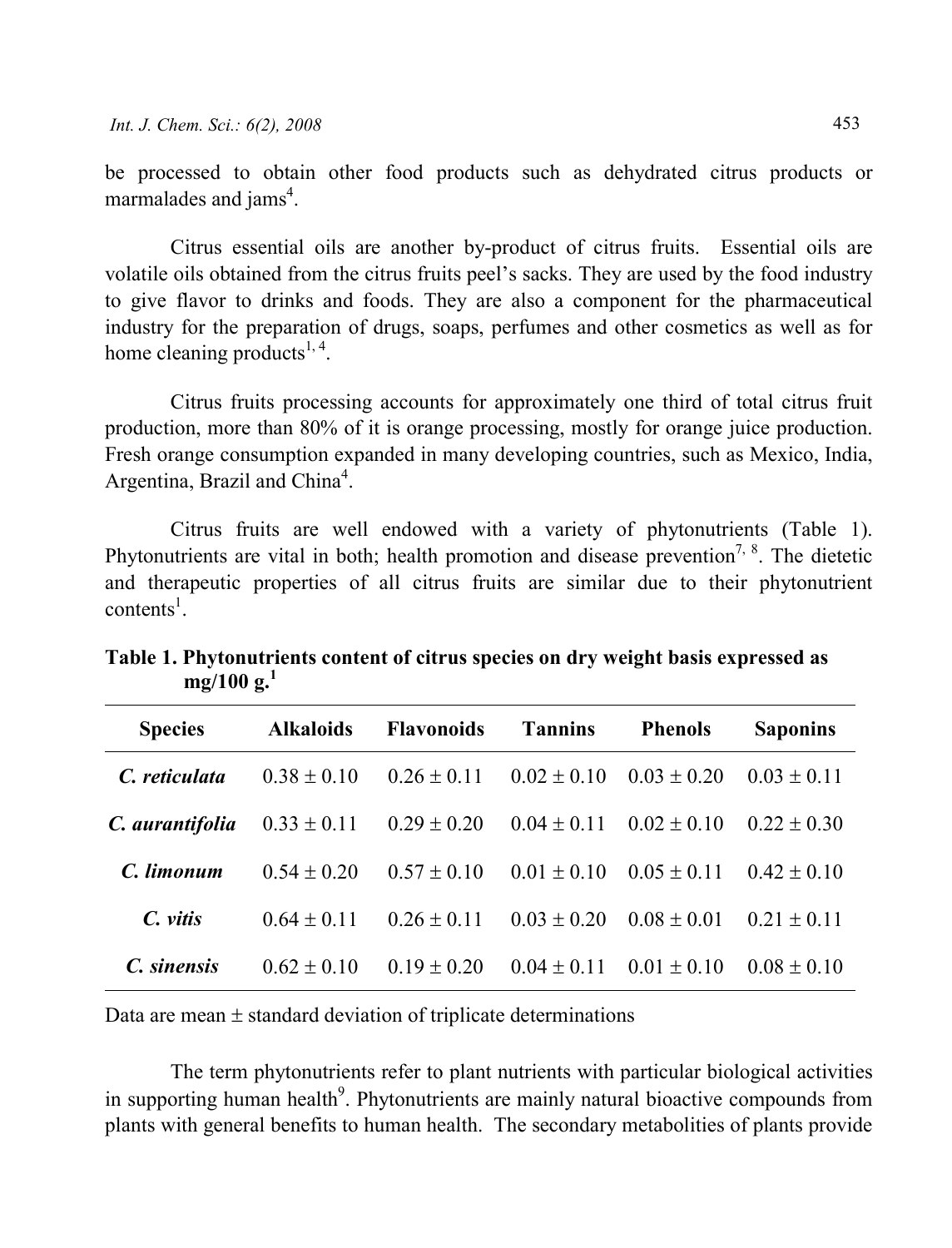humans with numerous biologically active products, which have been used extensively as food additives, flavours, colors, insecticides, drugs, fragrances and other chemicals<sup>9</sup>.

These plant secondary metabolites include several classes such as terpenoids, flavonoids and phenolics compounds having diverse chemical structures and biological activities and exist widely in citrus fruits.

#### Phytochemicals in citrus

The chemical compounds available in plants is called phytochemicals. Phytochemicals constitute one of the most numerous and widely distributed groups of substances in the plant kingdom. Plants produce chemicals known as secondary metabolites that are not directly involved in the process of growth but acts as deterrents to insects and microbial attack. Alkaloids, cyanogenic glycosides, flavonoids, terpenoids and phenolic compounds all fit in this category<sup>7, 8, 10</sup>. Phytochemicals that possess many ecological and physiological roles are widely distributed as plant constituents. Citrus plants synthesize and accumulate in their cells a great variety of phytochemicals including low molecular phenolic (hydroxy benzoic and hydroxycinnamic acids, acetophenones, terpenoids, flavonoids, stilbenes and condensed tannins<sup>1, 5, 11, 12</sup>. There are about 40 limonoids in citrus with limonin and nomilin being the principal ones<sup>13</sup>. These compounds, which occur in high concentration in grapefruit  $(C. vitis)$  and orange juice (C. sinensis) partly provide the bitter taste in citrus.

Limonoids possess the ability to inhibit tumor formation by stimulating the enzyme glutathione S-transferase  $(GST)^{13}$ . GST is a detoxifying enzyme that catalyzes the reaction of glutathione with dangerous electrophiles to form less toxic and more importantly watersoluble compounds that can be easily excreted from the body<sup>13, 14</sup>. Orange and lemon oil contain substantial amounts of GST that also possesses anti-cancer activity<sup>7, 13</sup>. Citrus pulp and the albedo (the white of the orange) are rich in glucarates. These substances are being studied extensively for their potentials in preventing breast cancer and to lower the risk and symptoms of premenstrual syndrome<sup>13</sup>.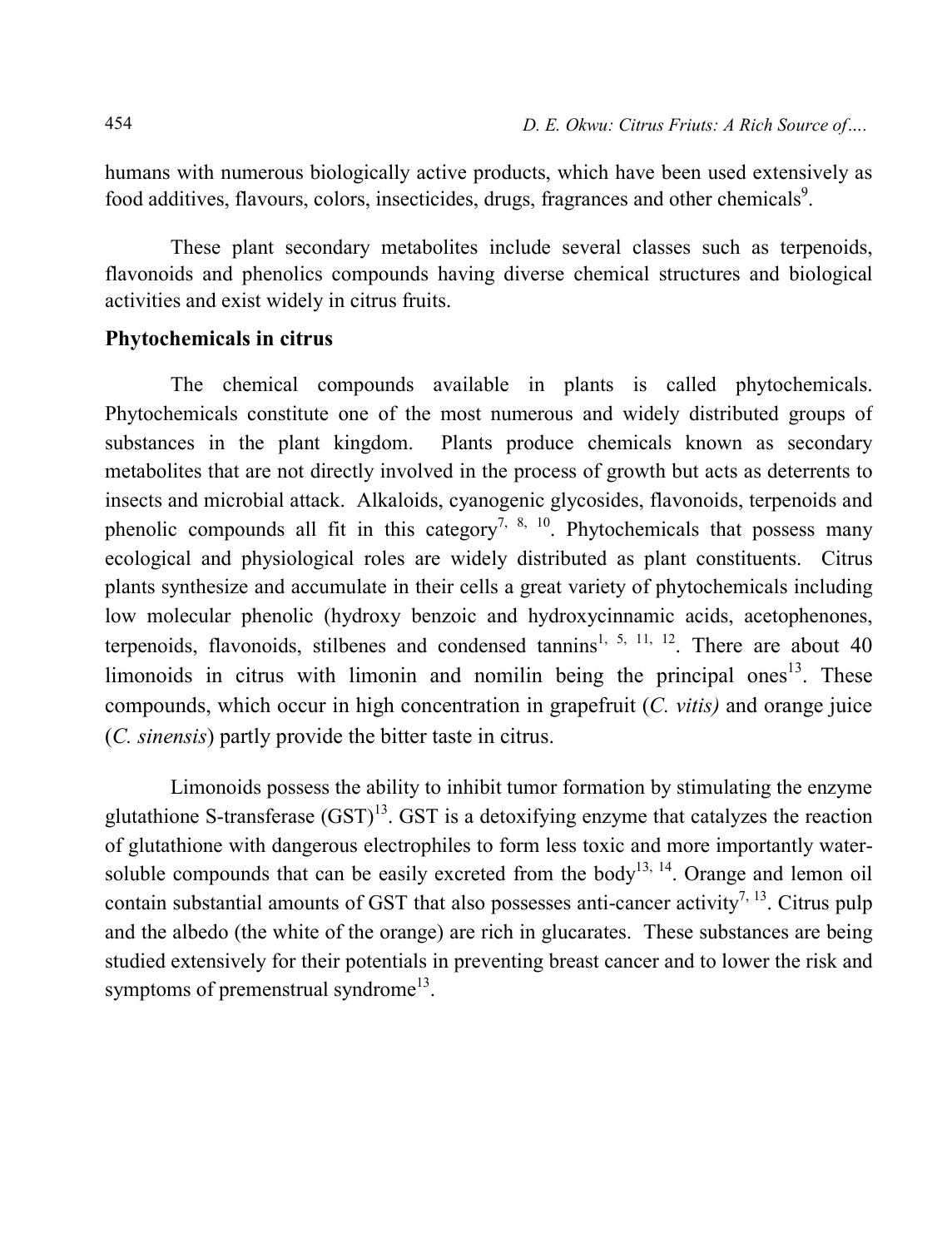

Fig. 1: Chemical structures of citrus flavonoids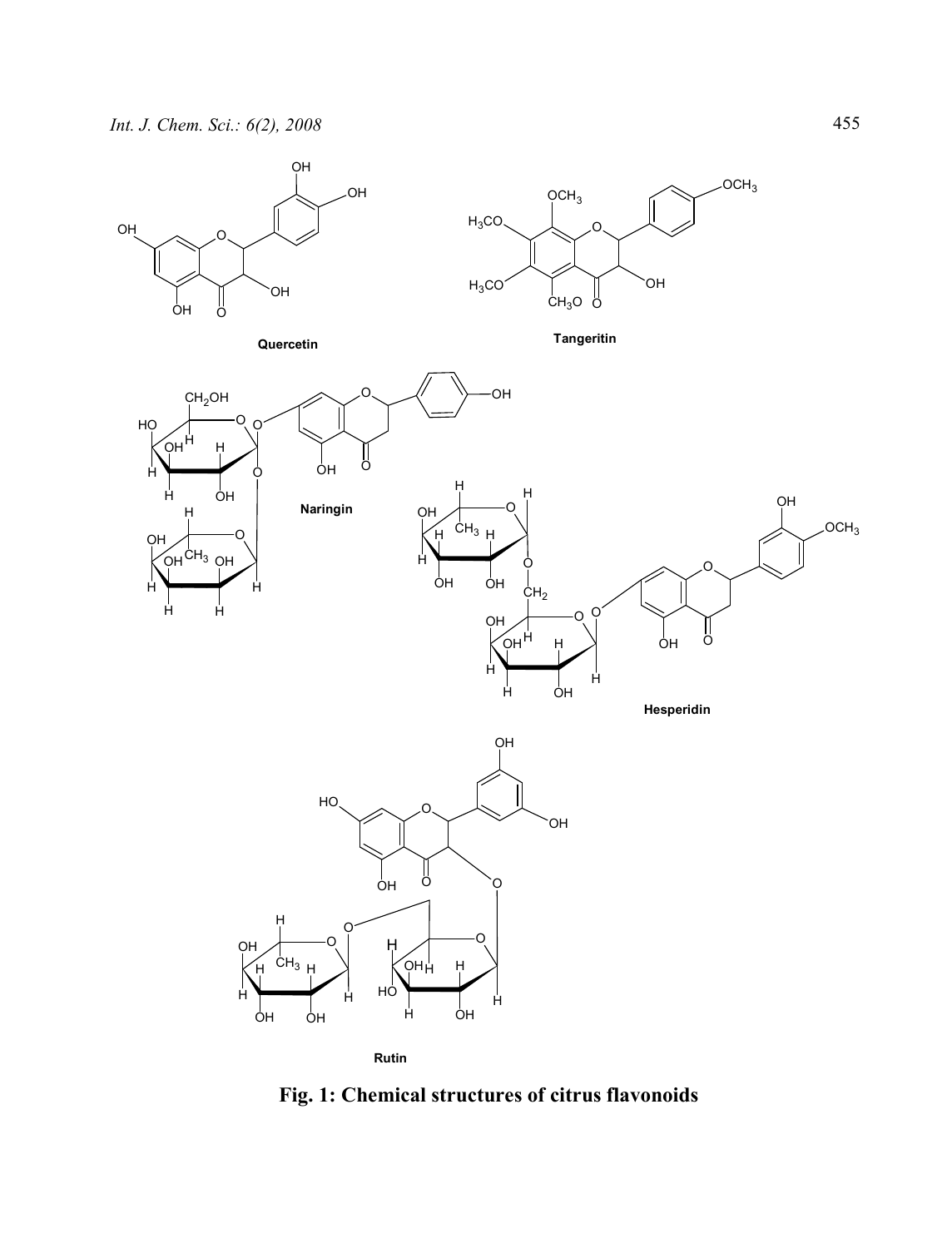Flavonoids are another phytochemicals found in citrus fruits. The flavonoids have strong inherent ability to modify the body's reaction to allergens, viruses and carcinogens. They show anti-allergic, anti-inflammatory, anti-microbial and anti-cancer activity<sup>8</sup>. Quercetin, myricitin, rutin, tangeritin, naringin and hesperidin (Fig.1) are found amongst the common flavonoids in citrus fruits<sup>1</sup>. These flavonoids are responsible for the bitter taste of some grape fruits, lemons and oranges. Quercetin is a flavonoid and more specifically a flavonol that constitutes the aglycone of the glycoside rutin. Quercetin is found to be the most active due of the flavonoids and many medicinal plants owe much of their activity due to their high quercetin content<sup>7, 8</sup>.

Quercetin has demonstrated significant anti-inflammatory activity because of direct inhibition of several initial processes of inflammation. For example, it inhibits both; the production of histamine and other allergic/inflammatory mediators<sup>3, 11</sup>.

In addition, it also exerts potent antioxidant activity and ascorbic acid sparing  $\arctan^{3,11}$ . Ouercetin also shows remarkable anti-tumor properties. Quercetin may have positive effects in combating or helping to prevent cancer, prostatitis, heart diseases, cataracts, allergies/inflammations and respiratory diseases such as bronchitis and asthma<sup>5</sup>. Hesperidin is a flavonoid glycoside found abundantly in citrus fruits. Its aglycone form is called hesperetin. Hesperidin is believed to play a role in plant defence. It acts as antioxidant according to *in vitro* studies<sup>5,11</sup>.

Hesperidin reduces cholesterol<sup>11,12</sup> while hesperidin has anti-inflammatory effects<sup>11</sup>. Hesperitin also showed an ability to penetrate the blood brain barrier in an in *vitro* model<sup>5, 11</sup>.

Another useful citrus flavonoid glycoside is rutin and it is also known as rutoside or quercetin-3-rutinoside, In humans, rutin attaches to the  $Fe^{2+}$  ion and it is, preventing it from binding to hydrogen peroxide and creating a highly reactive free radical that may damage cells. It is also an antioxidant and therefore, it plays an important role in inhibiting some cancers. Furthermore, rutin strengthens the capillaries and therefore, it can reduce the symptoms of hemophilia. It also helps to prevent edema of the legs<sup>3</sup>. Rutin, as ferulic acid can reduce the cytotoxicity of oxidized low density lipoprotein (LDL) cholesterol and lower the risk of heart  $diseases<sup>11</sup>$ . Tangeritin is a polymethoxyleted flavone that is found in tangerine and other citrus peels. Tangeritin shows potential as an anti-cancer agent. It strengthens the cell wall and protects it from invasion $15$ .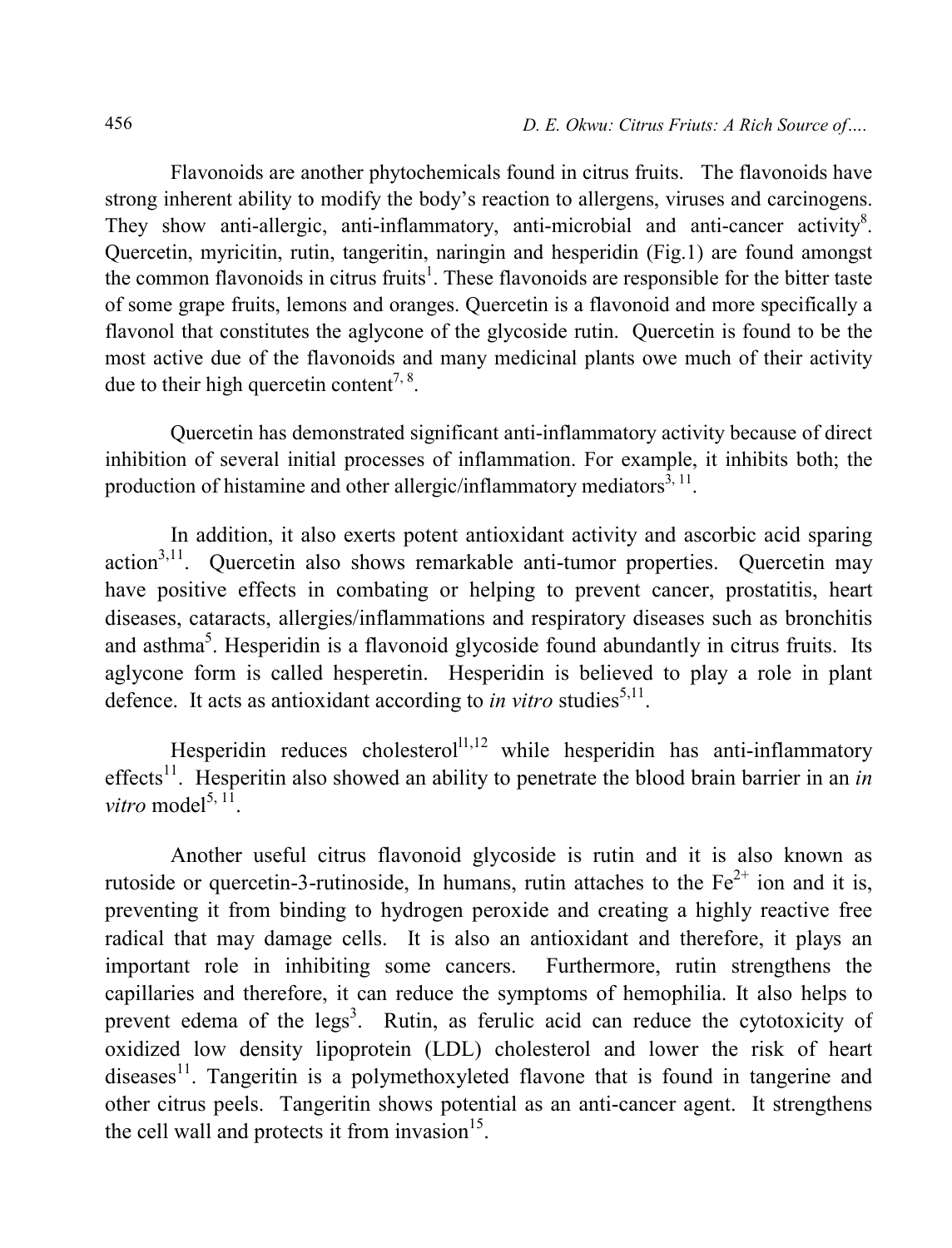

Fig. 2: Citrus carotenoids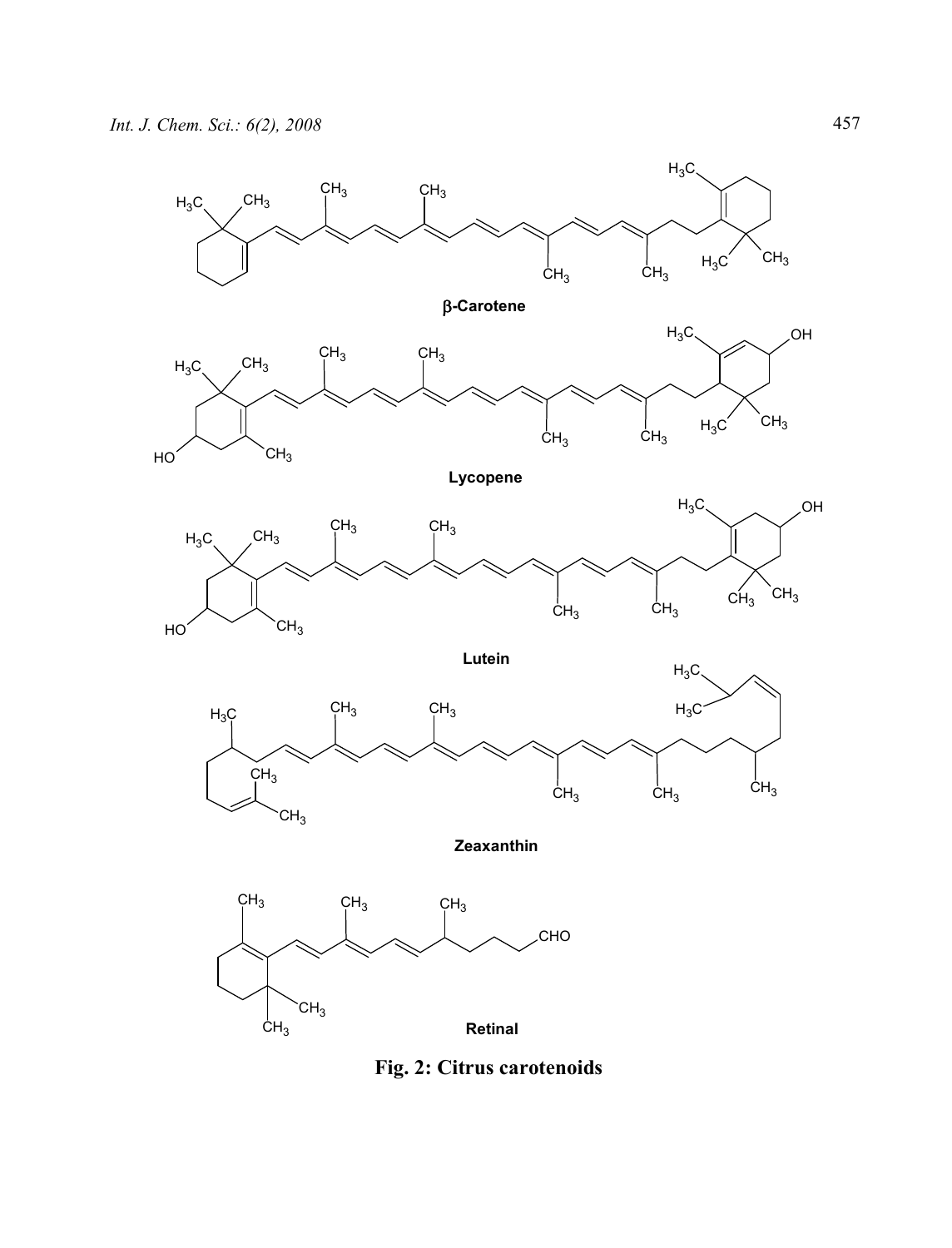

Fig. 3

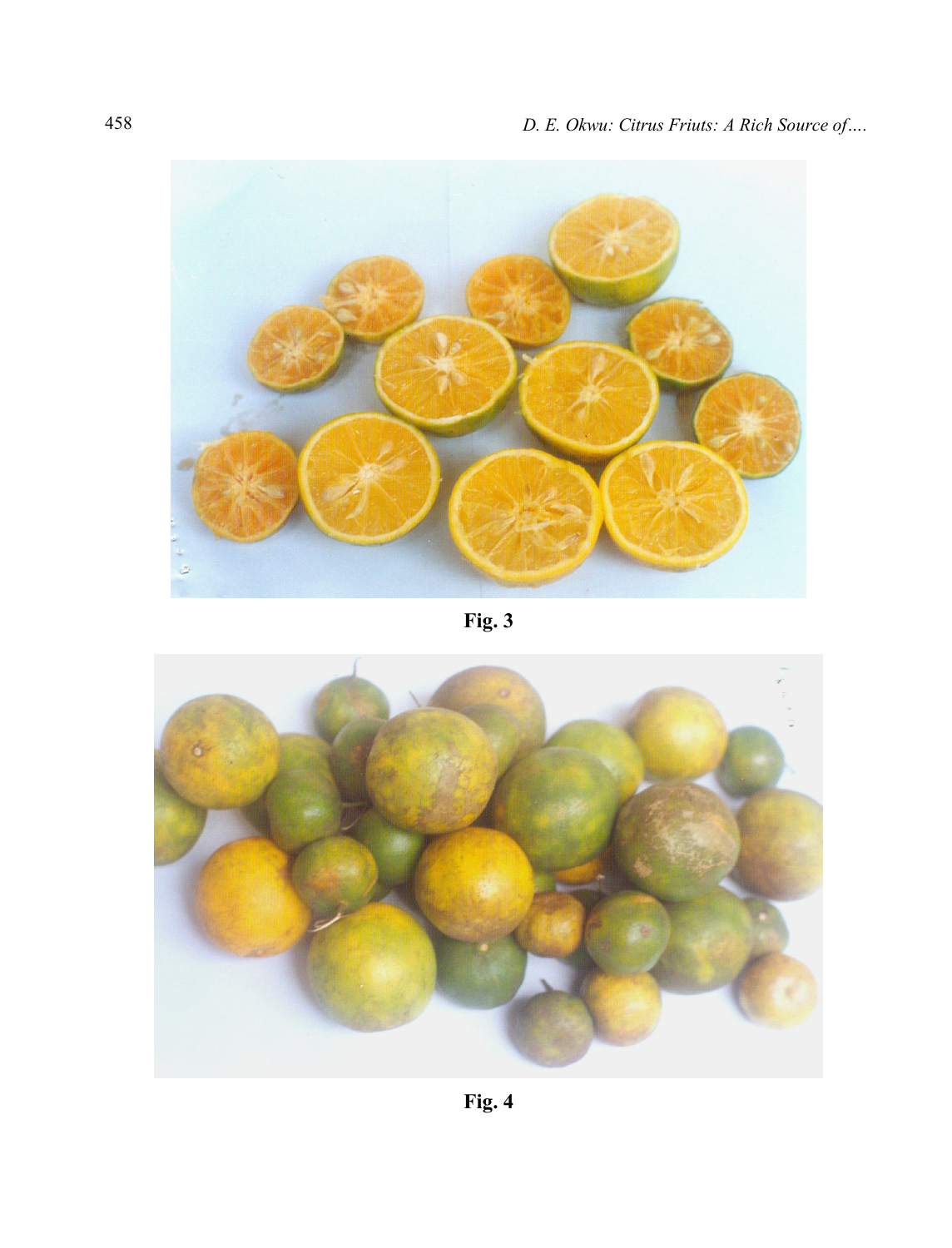The citrus bioflavonoids that include hesperidine, quercetin, rutin (a glycoside of quercetin) and tangeritin, in addition to possess antioxidant activity and an ability to increase intracellular levels of ascorbic acid, rutin and hesperidin exert beneficial effects on capillary permeability and blood flow<sup>6, 11</sup>. They also exhibit some of the antiallergie and anti-inflammatory benefits of quercetin $11, 12$ . Hydroxyethylrutosides (HER) have been used in the treatment of capillary permeability, easy bruising, hemorrhoids and varicose veins<sup>6, 11, 12</sup>. Another group of phytochemicals found in citrus are carotenoids (Fig 2). Pink grapefruit have a high content of β-carotene while other citrus fruits such as tangerines and oranges contain high levels of other carotenoids (lutein, zeaxanthin, cryptoxanthin)<sup>16</sup> that have significant anti-oxidant activity. These carotenoids are associated with a lower incidence of age-related macular degeneration, the leading cause of blindness in human after the age sixty five $17$ .

Pink grapefruit also contains a high level of lycopene, the red pigment that has a significant anti-tumor activity. Carotenoids are the pigments responsible for the colors of many plants. They serve as light harvesting complexes in photosynthesis. Carotenoids are referred to be the orange-red colors found in fruits such as oranges, tomatoes and carrots as well as the yellow colors of many flowers<sup>18, 19</sup>. They are also added as colorants to many manufactured food drinks, fruit juice and animal feeds either in the form of natural extracts or as pure compounds manufactured by chemical synthesis<sup>18, 19</sup>. The production of carotenoids by bio-technology is of increasing interest. Carotenoids are essential to plants for photosynthesis, in protection against destructive photo-oxidation.

Carotenoids are important in human health. Carotene plays an essential role as sources of vitamin A. The most active role is protection against serious disorders such as cancer, heart diseases and degenerative eye diseases. It is an antioxidant and acts as regulators of the immune system<sup>18</sup>. Carotenoids are a class of hydrocarbon (carotene) and their oxygenated derivatives (xanthophyls) .They consist of eight isoprenoid units joined in such a manner that the arrangement of isoprenoid units is reversed at the center of the molecule so that the two central methyl groups are in 1,5-position relationship<sup>20</sup>.

In mammals, such as humans and monkeys, the most important metabolic products of carotenoids are the retinoids, including vitamin A and retinal<sup>21, 22</sup>. It was demonstrated<sup>18</sup> that the formation of vitamin A from β-carotene could occur either by central or by eccentric cleavage of β carotene. α-carotene, β-carotene and β-cryptoxanthin can be converted to retinal or vitamin A in the intestine and liver by the enzyme  $15-15^1$  βcarotenoid dioxygenase<sup>18</sup>. Such *in vivo* formation of retinal appears to be homeastatically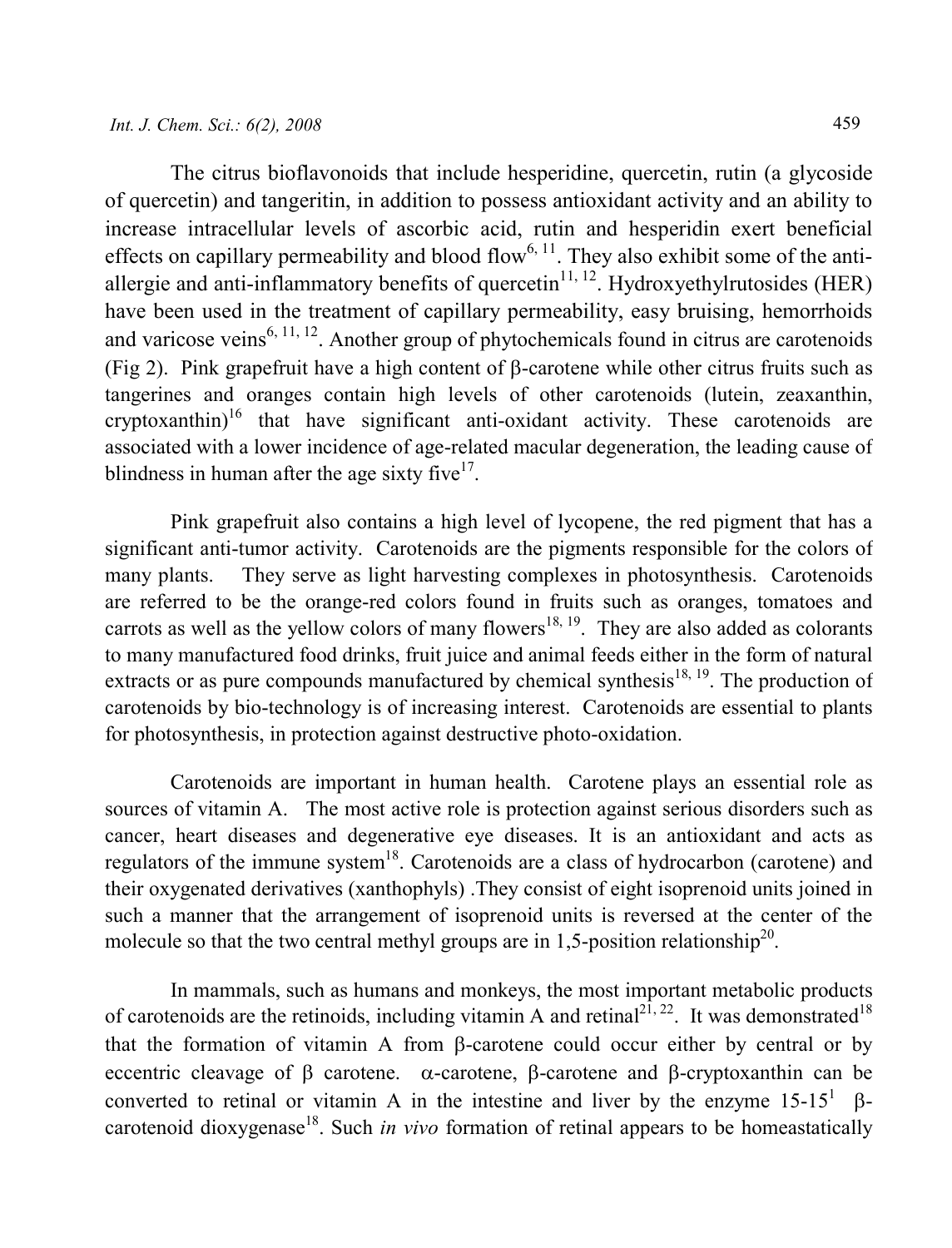controlled, such that conversion to retinol is limited in persons having adequate vitamin  $A<sup>20</sup>$ . Age-related muscular degeneration (ARMD) associated with ageing can lead to a total blindness in healthy people. However, there is a significant reverse relationship between the incidence of ARMD and the ingestion of citrus fruits rich in provitamin A. Citrus carotenoid was demonstrated to have significant reductions in the risk of developing neovascular ARMD as a function of plasma levels of  $\alpha$ - carotene, β-carotene, cryptoxanthin, lutein and zeaxanthin<sup>19, 23</sup>. Based on epidemiological data, it can be assumed that diets rich in carotenoid containing fruits are associated with significant decreased risks for a variety of degenerative diseases. Several epidemiological studies have supported the observation that a high content of blood carotenoids decrease the risk of cataract formation $19, 23$ .

The ability of carotenoids, to act as antioxidant has been reported<sup>24</sup>. Antioxidants are secondary phyto-constituents or plant metabolites that inhibits or prevents oxidation of susceptible substrate. In vitro studies have demonstrated that lycopene has the highest antioxidant activity of all the carotenoids<sup>25, 26</sup>. It has the ability to quench singlet oxygen (more than that of β-carotene) to trap peroxyl radicals, to inhibit the oxidation of DNA and inhibition of lipids per oxidation<sup>27</sup> and in some studies to inhibit the oxidation of lowdensity lipoprotein  $(LDL)^{28, 29}$ . Carotenoids are known to suppress these growths of tumors in *in vitro* (test tube) and *in vivo* (animal) studies<sup>29</sup>. The various carotenoids such as hycopene, β-carotene, α-carotene, lytein and canthaxanthin can decrease malignant transformation of cells<sup>29</sup>. There have been positive reports on dietary carotenoids improving fertility or reproduction capacity in a number of animals<sup>30</sup>.

The vitamin constituents of citrus fruits using juice have been determined (Table 5). The fruit juice contained ascorbic acid, niacin, riboflavin and thiamin in varying quantities. Citrus is the main source from which primates device vitamin  $C<sup>1</sup>$ . Ascorbic acid in the body aids in iron absorption from the intestines. It is required for connective metabolism especially the scar tissue, bones and teeth<sup>8, 20</sup>. It is necessary as an anti-stress and protector against cold, chills and damp<sup>1</sup>. It prevents muscle fatigue and scurvy that is characterized by skin hemorrhages, bleeding gums, fragile bones, anemia and pains in joints and defects in skeletal calcification<sup>1</sup>. The function of ascorbic acid also accounts for its requirement for normal wound healing<sup>7, 31</sup>. It acts also as antioxidants in the skin by scavenging and quenching free radical generated by ultra violet radiation stabilization. The production of collagens is also dependent on vitamin C. It helps in the promotion and restoration of skin and improvement of fine wrinkles<sup>2</sup>.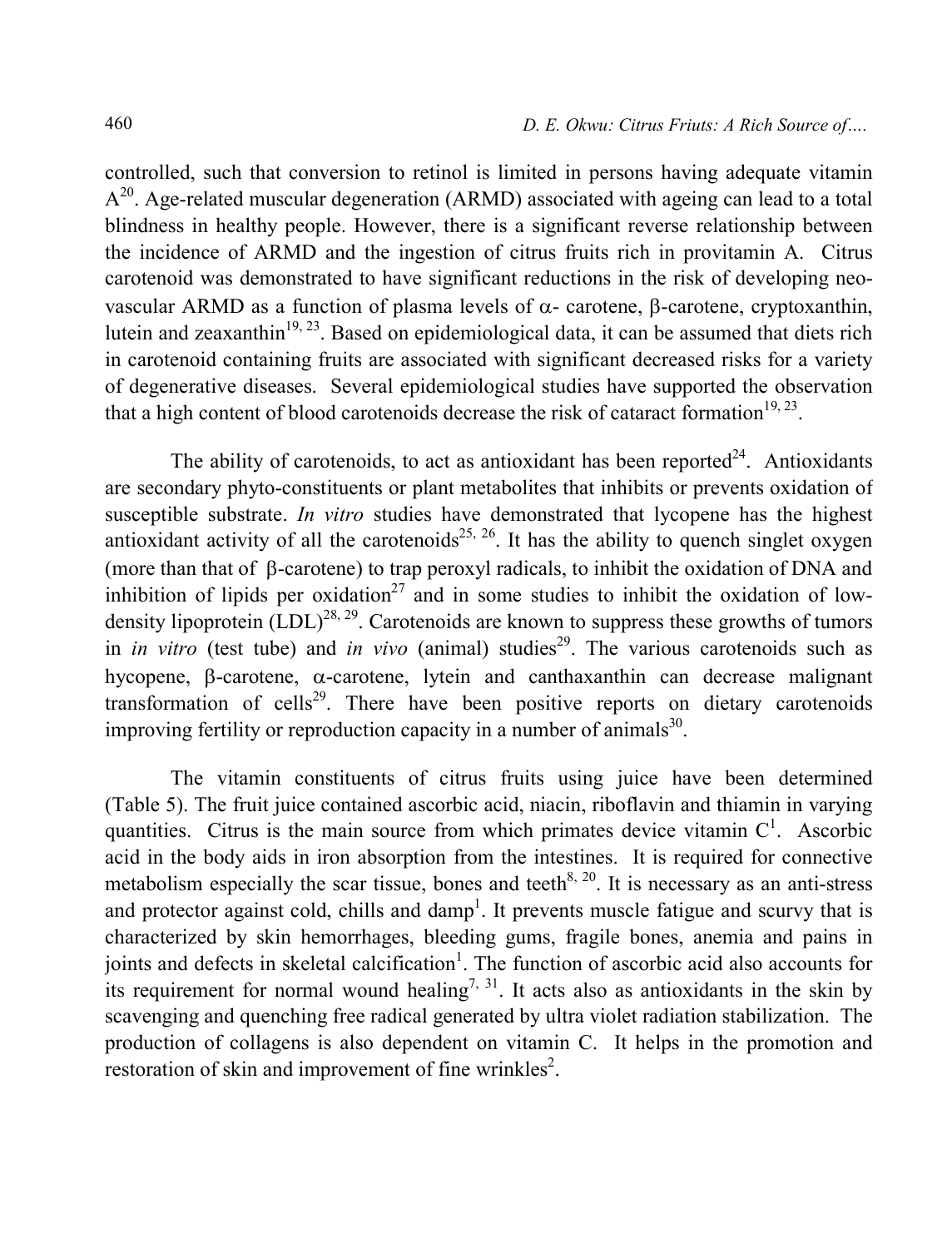#### Antioxidant activity of citrus flavonoids

Antioxidants are secondary metabolites found naturally in plants such as citrus fruits. An antioxidant can be defined as anything that inhibits or prevents oxidation of a substrate<sup>32</sup>. Aerobic cells undergo metabolism producing free radicals. The oxygen consumption inherent in cell growth leads to the generation of a series of free radicals causing oxidative stress. The interaction of these species with molecules of a lipid nature produces new radicals: hydroperoxides and different peroxides<sup>11</sup>. This group of radicals comprising hydroxyl, superoxide and lipids peroxides may interact with biological systems in a clearly cytotoxic manner. These species interact with such life essential molecules as nucleic acids and proteins, producing oxidative reactions involving alterations and protein exchange<sup>11, 33</sup>. Citrus phenolic compounds particularly flavonoids have been reported to posses an important antioxidant activity toward radicals. The citrus flavonoids have the ability to capture electrons, block and/or scavenge the radicals. The citrus flavonoids form a tautomeric dislocation, which prevents the propagating chain reactions of these oxygen free radicals<sup>11, 34</sup>. The different radicals responsible for the cell oxidation process are the following: singlet oxygen  $(^1O_2)$ ; superoxide anion  $(O_2)$ , hydroxyl radical  $(OH^{\bullet})$  and peroxyl radical  $R-O-O^{\bullet 11, 33, 34}$ .

The hydroxyl radical is the most cytotoxic of all these radicals. Also, polyunsaturated fatty acids present in cell membranes are easily oxidized by both; enzymatic and oxidative preoxidation through free radical chain reaction<sup>11, 34</sup>. Initiation of lipid per oxidation can be induced by free radicals (superoxide, hydroxyl and singlet oxygen) produced in biological systems<sup>11, 34</sup>. These electrically inert species have the ability to interact and alter genetic constitution. They exhibit catatonic, mutagenic and carcinogenic actions. It has been reported that lipid peroxidation can be inhibited by flavonoids acting as strong radical scavengers and singlet oxygen quenchers<sup>11, 34</sup>. It has also been proposed that citrus flavonoids react with peroxyl radicals; thus, bringing about the termination of the radicals reaction $11$ .

## Citrus flavonoids

Flavonoids are known for their ability to enhance the effects of ascorbic acid. Flavonoids protect the vascular system by strengthening, maintaining and repairing capillaries<sup>34,35</sup>. Plant flavonoids comprise anthocyanins, proanthocyanins, flavones, flavonols, flavonones, biflavinonoids, flavin-3-4-diol, isoflavones and catechins (Table 2). Flavonoids found in citrus species include quercetin, naringin, tangeritin. hesperidin and rutin (Fig.1). The biological function of flavonoids include action against allergies,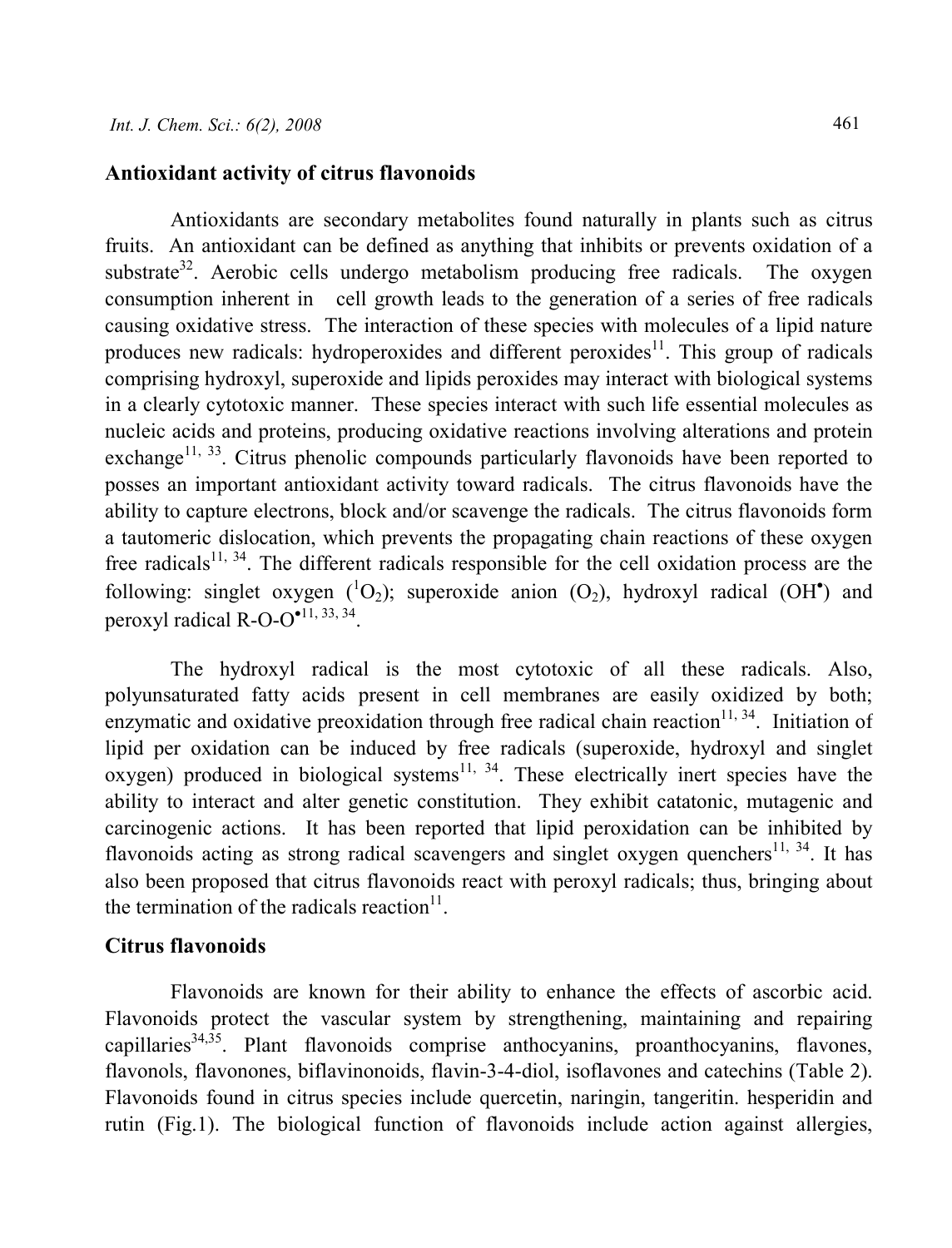inflammation, microbes, ulcers, hepatotoxin, viruses and tumors<sup>7, 8, 34, 38</sup>. Flavonoids are plant water-soluble super antioxidants, which prevent oxidative cell damage and have strong anti-cancer activity and inhibit all stages carcinogensis<sup>7, 8, 34, 38</sup>. Flavonoids in the intestinal tract are known to lower the risk of heart disease<sup>7, 34</sup>.

| Flavonoid    | Citrus spp.                               | C-ring structure         | <b>Substitution pattern</b>            |
|--------------|-------------------------------------------|--------------------------|----------------------------------------|
| Naringin     | C. paradise<br>C. aurantium               | <b>FLA</b><br><b>FLA</b> | $5, 4'$ -OH                            |
| Neoriocitrin | C. aurantium                              | <b>FLA</b>               | $5, 3'4'$ -OH<br>7-O-NeO               |
| Hesperidin   | C. sinensis                               | <b>FLO</b>               | $5, 3'$ -OH<br>4-OMe<br>$7$ -O-Rut $b$ |
| Rutin        | C. limonia                                | <b>FOL</b>               | $5, 73', 4'$ -OH                       |
| Naringenin   | C. paradisi                               | <b>FLA</b>               | $5, 3' 4'$ -OH                         |
| Eriodictyol  | C. aurantium                              | <b>FLA</b>               | $5, 73', 4'$ -OH                       |
| Hesperin     | C. sinensis                               | <b>FLA</b>               | 5, 73'-OH 4-OMe                        |
| Apigenin     | C. paradisi                               | <b>FLO</b>               | $5, 7, 4$ <sup>2</sup> -OH             |
| Luteolin     | C. Limonia<br>C. aurantium                | <b>FLO</b>               | $5, 73', 4'$ -OH                       |
| Diosmetin    | C. sinensis                               | <b>FLO</b>               | $5, 73'$ -OH<br>4-Ome                  |
| Kaempferol   | C. paradisi                               | <b>FOL</b>               | $5, 73', 4'$ -OH                       |
| Quercetin    | C. Limonia                                | <b>FOL</b>               | $5, 7, 3, 3', 4'$ -OH                  |
| Tangeretin   | C. aurantium<br>C. paradisi<br>C. Limonia | <b>FLO</b>               | 5, 6, 7, 8, 4'-OMe                     |

Table 2: Principal flavonoids isolated in citrus with structures and substitution pattern<sup>11</sup>

a FLA, Flavanone; FLO, Flavone; FOL, Flavonol

<sup>b</sup>NeO; Neoherperidoside; Rut; rutinoside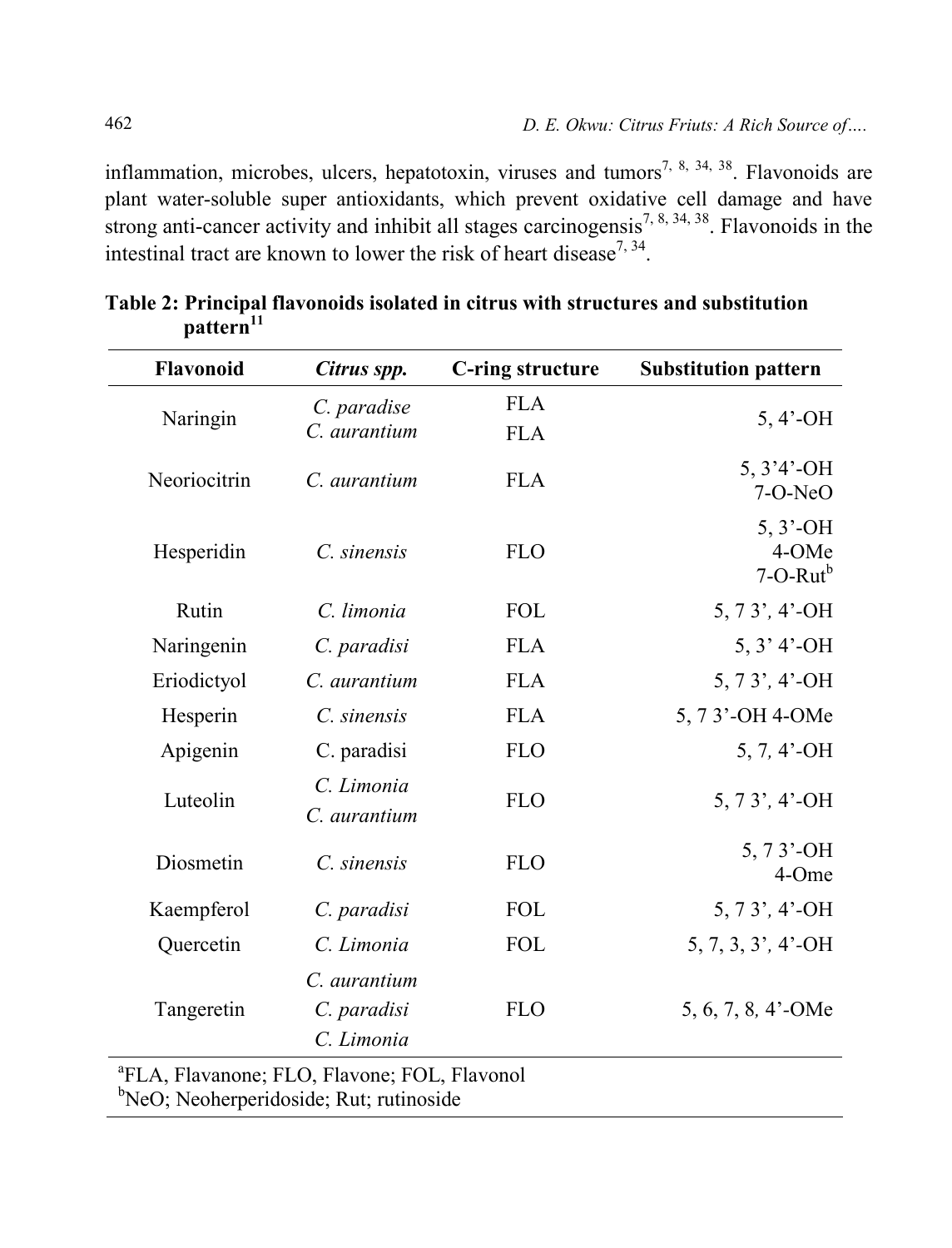Most citrus species accumulate large quantities of flavonoids during the development of their different organs<sup>37, 38</sup>. All the flavonoids obtained in citrus sp. can be classified as flavonones, flvones and flavonols (Table 2). Among these groups, flavones and flavonols are found in low concentrations in citrus tissues. These flavonoids (flavones and flavonols) have been shown to have powerful antioxidant and free radical scavenging properties. Flavonoids have been reported to act as quenchers of singlet oxygen<sup>11, 34, 39</sup>. Research has also shown that citrus flavonoids are not only super oxide scavengers<sup>11, 34</sup> but also possessed hydroxyl radical scavenging activity. Flavonoids are excellent hydroxyl scavengers and according to the studies, these flavonoids possess a degree of effectiveness which depends on their structure. Methoxylated flavonoids are much more active than hydroxylated compounds<sup>1, 11, 34</sup>. Oxidative damage has been suggested to be contributory factor in development and complication of thrombosis Recently, the beneficial effects of antioxidants from citrus fruits against thrombosis have gained interest<sup>1, 3, 6</sup>.

# Nutritional profile of citrus fruits

Results on the proximate (Table 3) and mineral profile (Table 4) of the citrus clearly indicated that citrus fruits are sources of quality food (Okwu and Emenike 2007).

| <b>Species</b>                | <b>Moisture</b>    | $\bf CP$            | CF                 | Ash                | Lipid              | <b>CHO</b>          | FE     |
|-------------------------------|--------------------|---------------------|--------------------|--------------------|--------------------|---------------------|--------|
| $\mathcal{C}$ .<br>reticulata | $5.70 \pm$<br>0.10 | $11.81 \pm$<br>0.01 | 5.84 $\pm$<br>0.10 | 4.40<br>$\pm 0.20$ | $0.84 \pm$<br>0.10 | $77.10 \pm$<br>0.10 | 363.20 |
| $\mathcal{C}$<br>aurantifolia | 5.84 $\pm$<br>0.20 | 10.94<br>$\pm 0.20$ | $6.24 \pm$<br>0.20 | $7.80 \pm$<br>0.10 | $0.64 \pm$<br>0.10 | $74.38 \pm$<br>0.10 | 347.04 |
| C. limonum                    | 6.14<br>$\pm 0.11$ | $14.44 \pm$<br>0.20 | $6.78 \pm$<br>0.11 | 5.80 $\pm$<br>0.20 | $0.68 \pm$<br>0.11 | $72.30 \pm$<br>0.20 | 353.08 |
| C. vitis                      | $6.24 \pm$<br>0.10 | $13.13\pm$<br>0.10  | $7.10 \pm$<br>0.20 | $5.10 \pm$<br>0.11 | $1.24 \pm$<br>0.10 | $73.42 \pm$<br>0.10 | 357.36 |
| C. sinensis                   | $4.28 \pm$<br>1.10 | $17.06 \pm$<br>0.10 | 5.88 $\pm$<br>0.11 | $5.10 \pm$<br>0.20 | $1.10 \pm$<br>0.10 | $70.86 \pm$<br>0.11 | 361.58 |

Table 3. Proximate composition  $\frac{6}{6}$  and food energy (g Cal<sup>-1</sup>)values of citrus species <sup>6</sup>

Data are means of triplicate determinations ± standard deviation.  $CP =$  Crude fiber,  $CP =$  Crude protein,  $CHO =$  Carbohydrates,  $FE =$  Food energy

They are not only sufficiently rich in calories but also contain adequate quantities of other essential nutrients such as proteins, vitamins (Table 5) and minerals<sup>1, 6</sup>. Citrus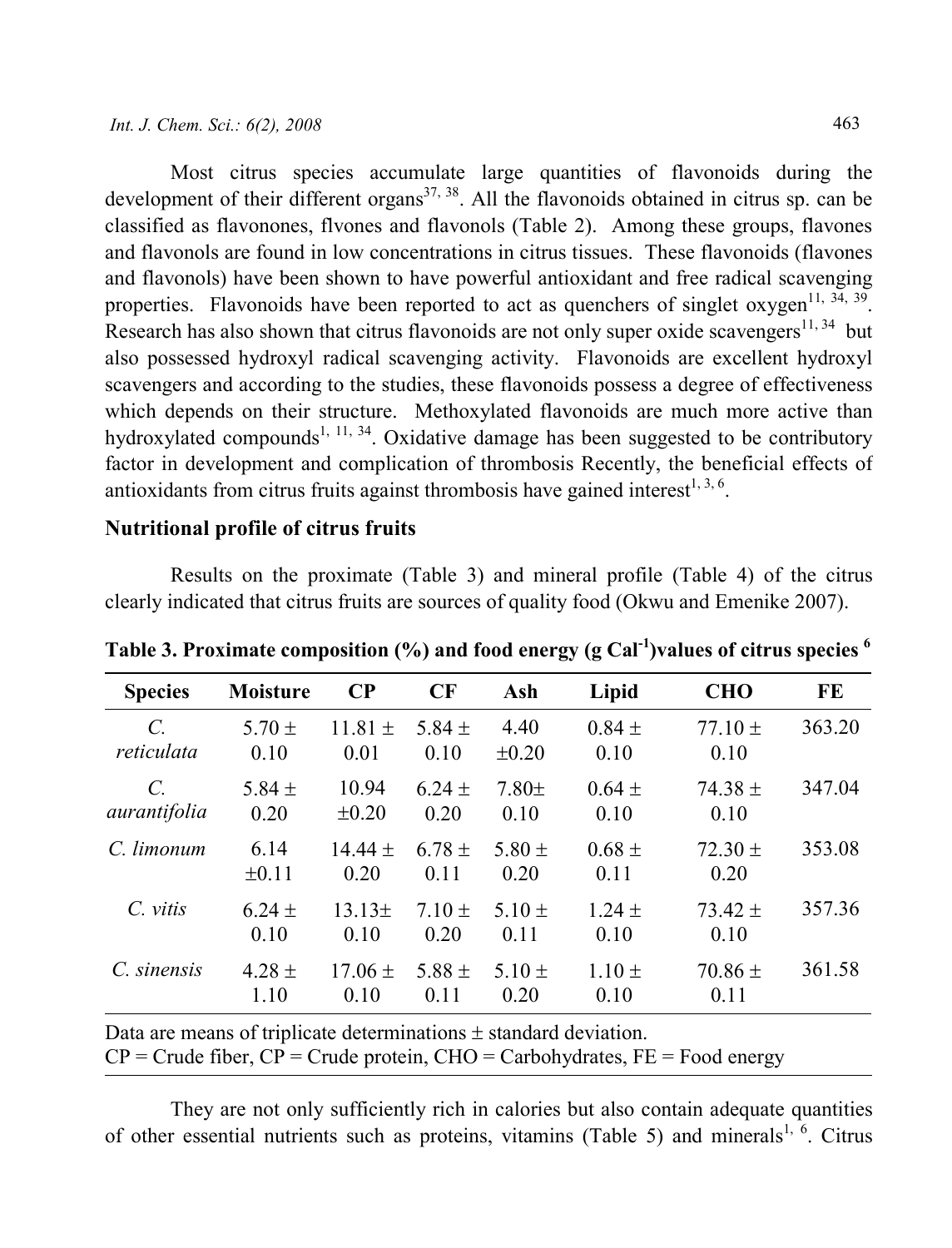fruits generally have low fat contents thus, presenting it as an ideal fruit for people suffering from cancer of the colon, coronary diseases or thrombosis<sup>6</sup>. More important is this that citrus fruits are usually recommended as part of weight reducing diets<sup>2</sup>. The fat content is low and mainly devoid of saturated fatty acids. Citrus fruits are good examples of healthy foods since they contain little  $fat^{6, 40}$ . They provide dietary fiber, softer stools and enhance frequent waste elimination including bile acids, sterols and  $fat^{40}$ . Citrus fiber acts as an authentic broom in the intestine; absorbing toxins and carrying out harmful substances such as bleary acids, the precursors of cholesterol<sup>2, 6</sup>.

| <b>Species</b>  | P                               | K               | $\mathbf{Mg}$   | Na              | Ca              |
|-----------------|---------------------------------|-----------------|-----------------|-----------------|-----------------|
| C. reticulata   | $0.25 \pm 0.10$                 | $0.47 \pm 0.20$ | $0.49 \pm 0.11$ | $0.33 \pm 0.20$ | $2.41 \pm 0.22$ |
| C. aurantifolia | $0.29 \pm 0.11$ $1.00 \pm 0.10$ |                 | $0.36 \pm 0.11$ | $0.36 \pm 0.11$ | $2.81 \pm 0.10$ |
| C. limonum      | $0.38 + 0.20$                   | $0.37 + 0.11$   | $0.33 + 0.02$   | $0.33 \pm 0.02$ | $2.00 \pm 0.10$ |
| $C$ vitis       | $0.24 + 0.10$                   | $0.28 \pm 0.02$ | $0.28 \pm 0.11$ | $0.28 \pm 0.11$ | $3.20 \pm 0.11$ |
| C. sinensis     | $0.41 + 0.22$                   | $0.82 \pm 0.10$ | $0.33 \pm 0.30$ | $0.33 \pm 0.30$ | $2.00 \pm 0.10$ |

Table 4. Mineral composition (g  $100^{-1}$ ) citrus species<sup>6</sup>

Data are means  $\pm$  standard deviation of triplicate determinations

Table 5: Vitamin composition of citrus juice expressed as mg/100 g

| <b>Species</b>                                                       | Ascorbic acid<br>Vitamin C | <b>Thiamine</b><br>Vitamin $B_1$ | <b>Riboflavin</b><br>Vitamin $B_1$ | <b>Niacin</b><br>Nicotinic acid |  |
|----------------------------------------------------------------------|----------------------------|----------------------------------|------------------------------------|---------------------------------|--|
| C. reticulata                                                        | $31.66 \pm 0.20$           | $0.12 \pm 0.10$                  | $0.01 \pm 0.11$                    | $0.43 \pm 0.10$                 |  |
| C. aurantifolia                                                      | $22.88 \pm 0.10$           | $0.11 \pm 0.20$                  | $0.04 \pm 0.22$                    | $0.03 \pm 0.22$                 |  |
| $C$ limonum                                                          | $61.60 \pm 0.11$           | $0.88 \pm 0.22$                  | $0.02 \pm 0.10$                    | $0.14 \pm 0.33$                 |  |
| $C$ vitis                                                            | $36.08 + 0.20$             | $0.09 \pm 0.11$                  | $0.06 \pm 0.11$                    | $0.36 \pm 0.20$                 |  |
| C. sinensis                                                          | $19.36 \pm 0.10$           | $0.06 \pm 0.10$                  | $0.11 \pm 0.20$                    | $0.38 \pm 0.10$                 |  |
| Data are means $\pm$ standard deviation of triplicate determinations |                            |                                  |                                    |                                 |  |

Citrus fibers when taken swells with water; this however increases in volume many times. Consequently this gives consistency to the feces and facilitates its transit through the colon until it is expelled through the rectum, when the diet contains little fiber; the faces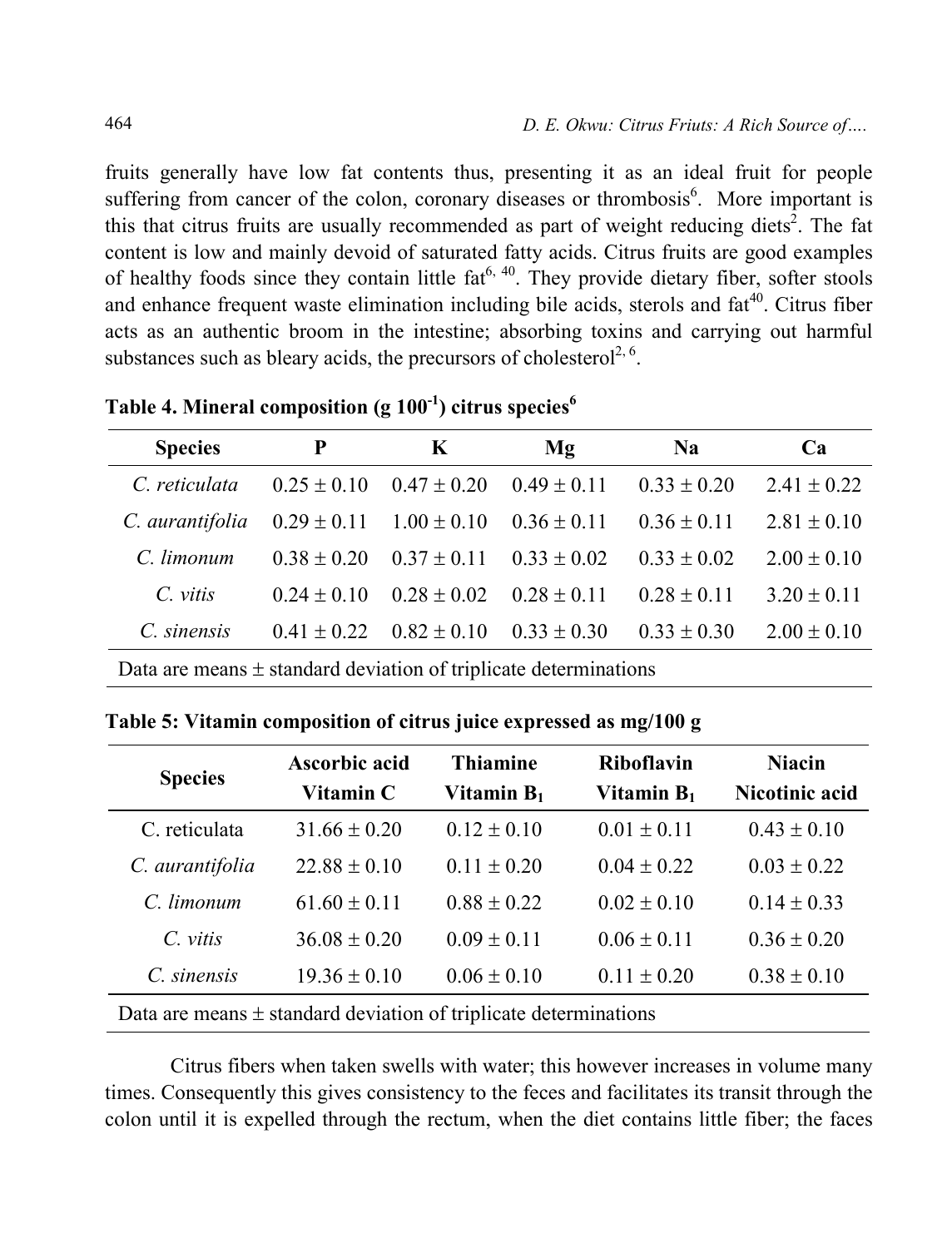are hard, dry and concentrated. This eventually causes the intestine to make effort to eliminate them. This causes or worsens several problems such as intestinal diverticulum, hemorrhoids and even cancer of the colon<sup>2, 3, 6</sup>. Even though citrus fiber does not provide energy, nor it passes to the blood directly; it is an indispensable component of a healthy and balanced diet<sup>6</sup>. This is because it is devoid of intestinal constipation. Fiber has a physiological effect on the gastrointestinal function of promoting the reduction of tracolonic pressure, which is beneficial in diverticular disease such as cancer of the colon and hemorrhoids<sup>2, 6, 40</sup>.

Citrus fiber also has a biochemical effect on the absorption and reabsorption of cholesterol and bile acids, respectively. Citrus fiber aids the excretion of bile acids and prevents the reabsorption of bile acids and consequently, the absorption of dietary fat cholesterol pool and prevents the formation of plaque, whose components are cholesterol, some fats and protein<sup>6, 40</sup>. Citrus fruits have high calorific values. This may be done to the carbohydrate contents which supplies the energies in calories. The carbohydrate content, also acts as mild natural laxative for human being. They also add to the bulk of the diet<sup>6</sup>. The carbohydrate content of citrus fruits comprises mainly of dietary fiber, sucrose, glucose and fructose. With the exception of dietary fiber, all other carbohydrates (glucose, fructose and sucrose) are water soluble and sweet-tasting sugars. People with diabetes in moderation, remembering that the same amount of sugars is better tolerated, when taken in its natural form in fruits containing vitamins, organic acids and phytochemicals $3, 6$ .

#### Pharmacology/Biological Studies

Recently, plant flavonoids have attracted attention as potentially important dietary cancer chemoprotetive agents $12, 41$ . Also, the possible antitumor action of certain flavonoids has generated interest<sup>11,42,44</sup>. There is convincing epidemiologic evidence that the consumption of citrus fruits is beneficial in health and contributes to the prevention of degenerative processes particularly lowering incidence and mortality rate of cancer and cardio and cerebrovascular diseases<sup>12, 41</sup>. In vivo studies on inhibition of experimental induction of tumors have been essentially affected on citrus flavonols<sup>11, 12</sup>. The intake of quercetin in experimental diets lowered the incidence of colon tumors in azoxymethanol treated rats<sup>45</sup>, as well as fibrosarcoma in mice induced by 20-methylcolanthene (20-MC) produced 100% tumor incidence and the onset of tumors within 7 weeks while flavonoids treated mice produce tumors in the  $9<sup>th</sup>$  week. It was reported<sup>11</sup> that the tumor incidences in mice treated with quercetin and luteolin-mixed diets were 52% and 60%, respectively in inhibiting tumor growth in mice. Subcutaneous administration of 20 –MC along with the flavonoids compounds (quercetin, luteolin) was found to have a significant effect on tumor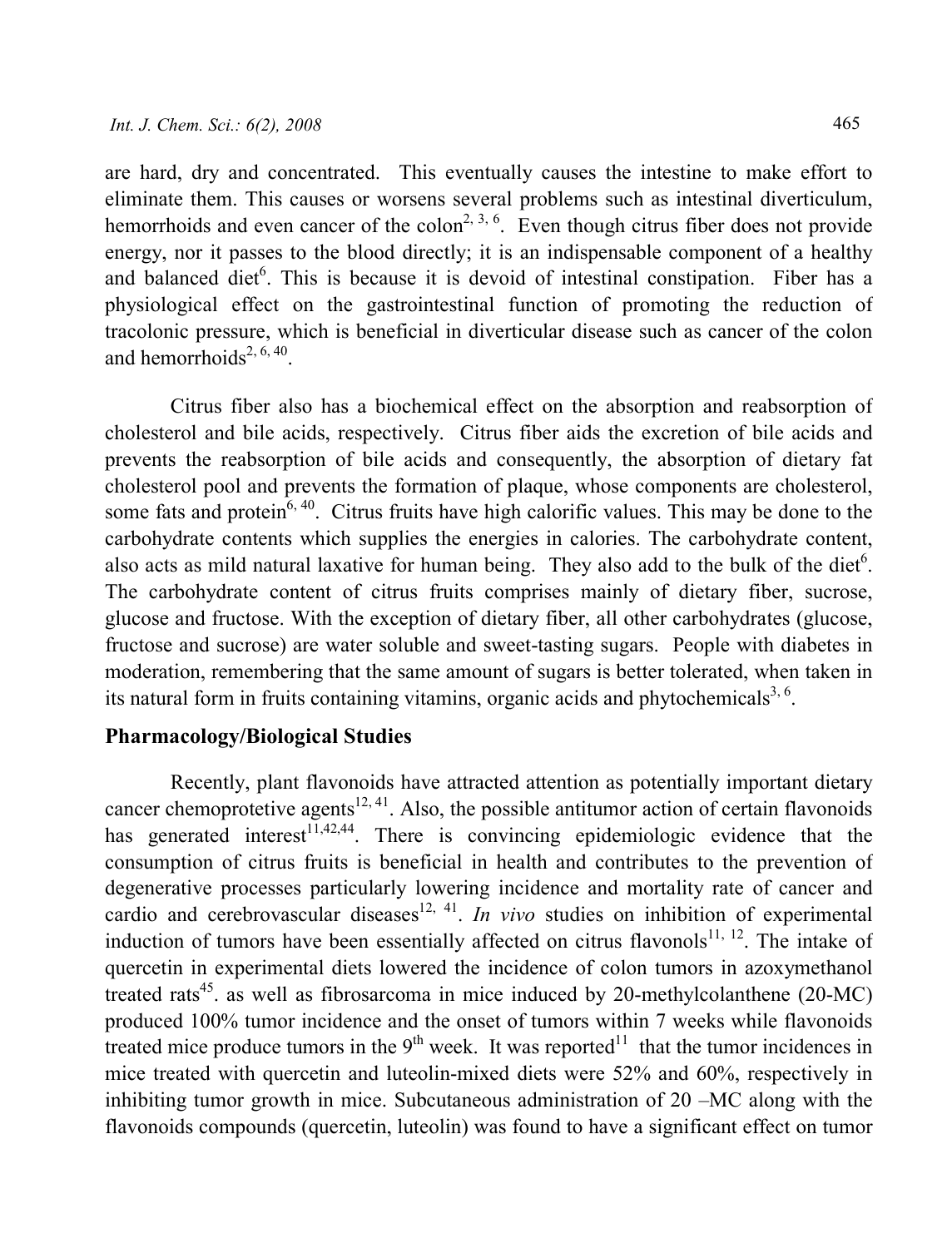expression.

In vitro, flavonoids display anti-proliferative effect on various human neoplasic cell lines as observed in myeloid and lymphoid leukemia cells<sup>46</sup>, gastric cancer cells, ovarian cancer cells. Prostrate cancer cells<sup>47</sup> and squanmous cell carcinoma<sup>44</sup>. Lipophilic citrus polymethoxylated flavonoids (such as nobiletin and tangeretin) inhibited the cell growth of squamous cell carcinoma in a dose dependent manner<sup>11</sup>. At 8 mg/mL these two flavonoids appeared to cause the death of the cells as incubation was prolonged<sup>44</sup>. Citrus flavonoids have been shown to effect cells of the vessel wall, blood platelet function, leukocyte function, blood coagulation, blood rheoalogy and ultimately thrombosis<sup>11</sup>. Citrus flavonoids show an antiadhesive and anti aggregation action on red blood cell dumping $^{11}$ . Methoxylated flavonoids (nobiletin, tangeretin) are much more active than hydroxylated compounds<sup>11</sup>. It was believed that their action might be similar to that of acetylsalicylic acid, which has been shown to inhibit platelet aggregation. Citrus flavonoids are effective inhibitors of platelet adhesion, aggregation and serotonin sacretion<sup>11</sup>. Citrus flavonoids prevent coronary heart diseases. The possible activity of citrus flavonoids in antiinflammatory and antiallergic responses were well documented $1, 12$ . Hespeidin and diosmin influence the metabolism of arachidonic acid and histamine release. Diosmin behaves as a powerful protective agent against inflammatory disorders. Diosmin reduced edema formation and inhibited the synthesis for prostaglandin E2 (78.5%). Prostaglandin F2 (45.2%) and thromboxane B2 (59.5%)<sup>11</sup>.

Intravenons injection of diosmin reduced hyperglycemia induced by injection of alloxan in rats<sup>48</sup>. Due to its hesperidin content as well as diosmin and other flavonoids, citrus fruits reinforces the stability of the capillary vessels and improves venos blood flow. It is useful in cases of swollen legs, edema, varicose veins, hemorrhoids, thrombosis and emboli<sup>1, 3</sup>. It is also recommended for people who suffer from high blood pressure. Quercetin have antiallergic activity while hesperidin, tangeretin and nobiletin, exhibited slight to moderate antiallergic activity<sup>11</sup>. The leaves fruits stems and roots of Citrus sp like C. aurantufolia Swingle, C. aurantium L. C. paradisi Macfed and C. Sinesis (l). Osbeck are employed in the treatment of malaria and fever in herbal medicine<sup>49</sup>. The flavonoids quercetin-3- rhamnoside and quercertin-e- rutinoside (rutin) were isolated as the active principles. The plants act by redox perturbation in the form of imposition of substantial oxidant stress during malaria infection<sup>49</sup>.

The leaves of the citrus spp. are rich in an aromatic essence formed by d-limonene, I-linalol and other terpenes and hydrocarbons in lesser proportions. They are sedative and antispasmodic and their use is recommended for those people who are suffering from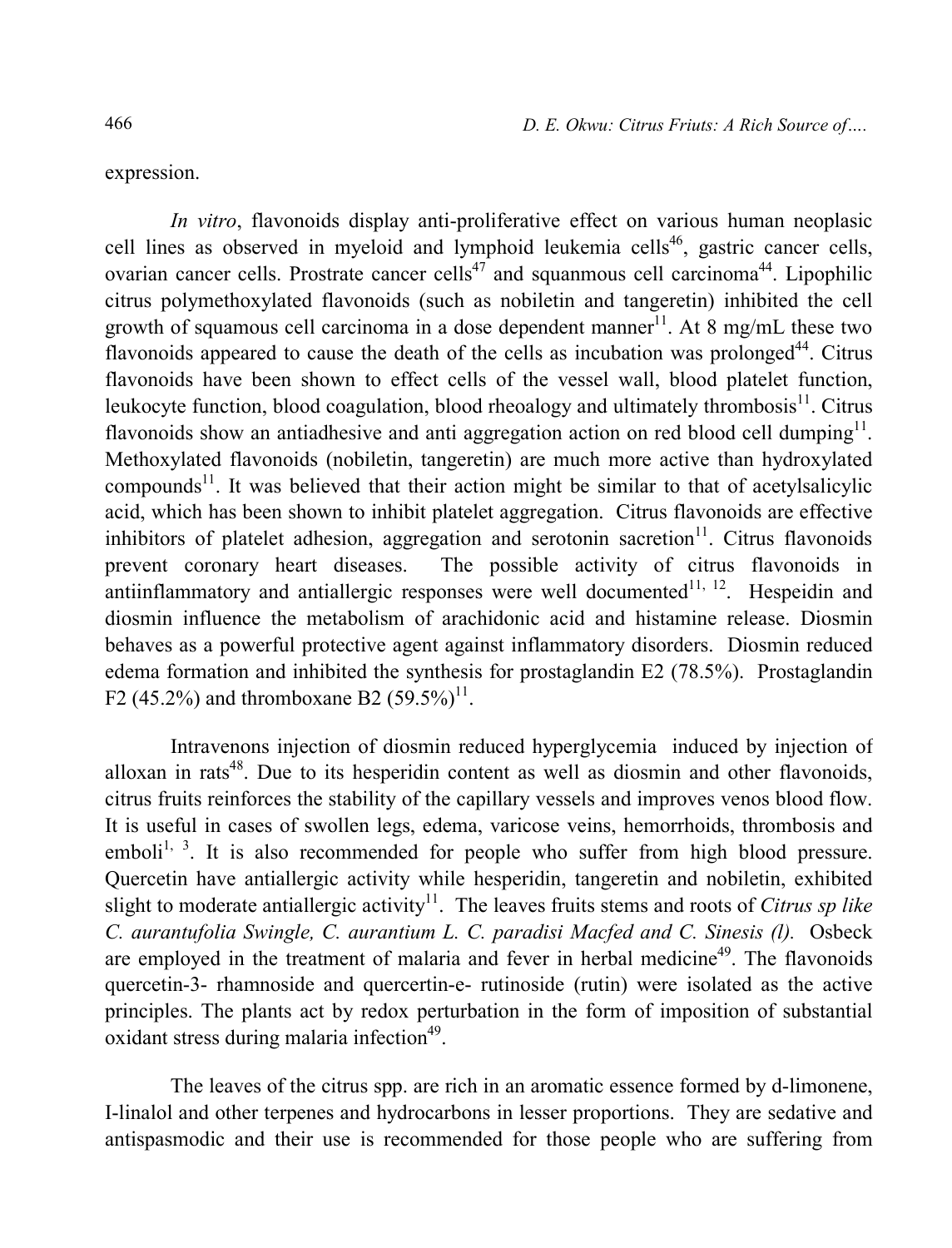nervousness, insomnia, palpitations, migraine or asthma<sup>3</sup>. Being also sudorific, they suit people suffering from fever. They also have vermifuge effect (to expel) parasites from the intestine<sup>3</sup>. The rind of the fruit contains 0.5% of essential oil whose main component is dlimonene, besides coumerines and flavonoids. It has invigorating properties for the digestive system and it is recommended for those persons who are suffering from lack of appetite, heavy digestion and poor functioning of the stomach. As a result of the content of vitamins, minerals and acids, citrus sp stimulates the activity of the digestive organs and has a revitalizing effect on the whole body<sup>1, 6</sup>. It suits people suffering from dyspepsia (difficult digestion). In the case of upset stomach or indigestion, a popular remedy is to administer the juice. Citrus fruits are highly recommended for persons suffering from kidney stones, gout and arthritis. Citrates (citric acid salts) with citrus juice containing especially potassium citrate, prevent the formation of kidney stones and ease their dissolution. This has been provel in scientific experiments for both; with urate stones and with oxalate stones<sup>3</sup>. This property of citrates combined with the aforementioned alkaline action, makes citrus juice a true medicine for people with kidney ailments<sup>3</sup>. Due to the high content of vitamin C, citrus fruits are used in the treatment of scurvy. The anti-scurvy effect of citrus fruits is very strong because of the balance composition of organic acids and minerals. The anti microbial activities of citrus fruits have been investigated and the extracts are useful in treating viral, bacterial and fungal diseases $15, 50$ .

## **CONCLUSION**

It is significant to note that soft drinks that are so called lemonade or that they are made of lime not only lack medicinal properties but are also noxious for health due to their contents of carbonic gas, artificial coloring and aromatizes and sugar or other flavors<sup>1, 3</sup>. The herbal vitamins are dietary supplements and may be used safely as preventive health measure for nutritional values. Herbal vitamins are manufactured from parts of specific plants such as seeds, roots, stems, barks, leaves, berries or capsules or pills<sup>1</sup>. The best way to take advantage of the many medicinal virtues of lemon, lime, grapes and other citrus juice is to consume them just after they have been squeezed from the fruits.

#### **REFERENCES**

- 1. D. E. Okwi and I. N. Emenike, Evaluation of the Phytonutrients and Vitamins Contents of Citrus Fruits. International J. Molecular Medicine and Advance Sciences 2(1), 1-6 (2006).
- 2. G. D. P. Roger, New Life Style Enjoy It. Editorial Safelie SL Spain (1999) pp. 75-76.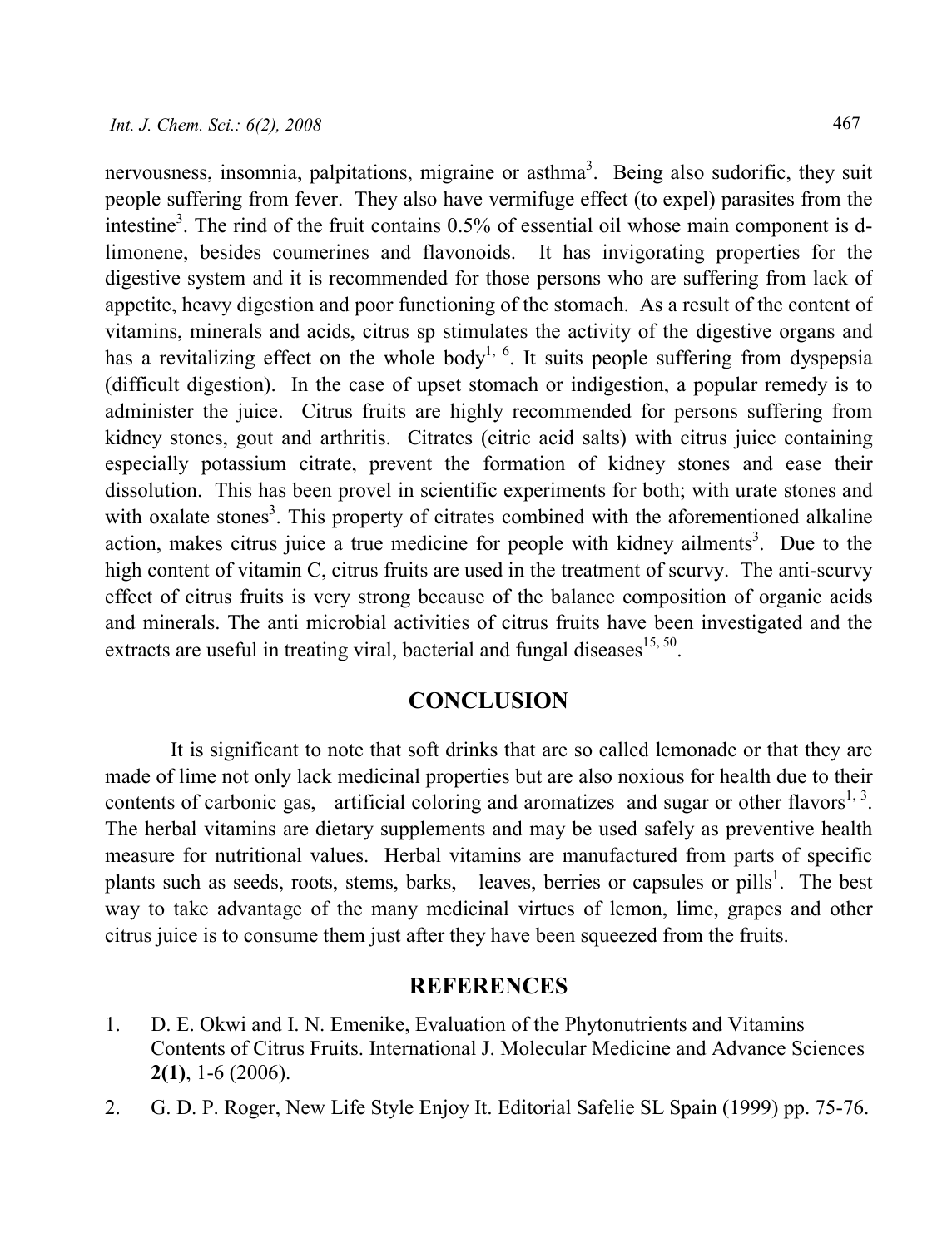- 3. G. D. P. Roger, Encyclopedia of Medicinal Plants (Vol. 1). Education and Health Library Editorial Safeliz S. L. Spsin, 265, 153-154 (2002).
- 4. U. Ferguson, Citrus fruits processing. Horticultural Science Florida, (1990) pp. 117- 118.
- 5. M. Yano, S. Kawaii, Y. Tomono, E. Katase and K. Ogawa, Quantification of Flavonoid Constituent in Citrus Fruits. J. Agricultural Food Chemistry, 47, 3565- 3571 (1999).
- 6. D. E. Okwu and I. W. Emenike, Nutritive Value and Mineral Content of Different Varieties of Citrus Fruits, J. Food Technology, 5(2), 92-1054 (2007).
- 7. D. E. Okwu, Phytochemicals and Vitamins Content of Indigenous Spices of South Eastern Nigeria. J. Sustainable Agriculture and Environment, 6(1), 30-37 (2004).
- 8. D. E. Okwu, Phytochemicals, Vitamins and Minerals Contents of Two Nigerian Medicinal Plants, International J. Molecular Medicine and Advance Sciences, 1, 375-381 (2005).
- 9. J. Zhao, Nutraceuticals, Nutritional Therapy, Phytobnutrents and Phytotherapy for Improvements of Human Health, A Perspective on Plant Biotechnology Applications. Recent Patients onm Biotechnology, 1, 75-97 (2007).
- 10. D. C. Chose and C. McArthur, Rethinking the Role of Many Plants Phenolics Protection from Photodamage, Oikos, 999, 161-172 (2002).
- 11. J. A. Del –Rio, B. G. Obdulio, J. Castillo, F. R. Marin and A. Ortuno, Uses and Properties of Citrus Flavonoids, J. Agricultural and Food Chemistry, 45(12), 4505- 4514 (1997).
- 12. P. Rapisarda, A. Tomaimo, R. L. Cascio, F. Bonina, A. D. Pasanale and A. Saija Antioxidant Effectiveness DS Influenced by Pheolic Content of Fresh Orange Juice. J. Agricultural Food Chemistry, 47, 4718-4723 (1999).
- 13. E. J. Craig, Phytochemical Guardians of Our Health, J. American Dietetic Association, 97(2), 199-204 (2002).
- 14. S. Hasegawa and Zhang J. Lamlkt, Inhibition of Chemically Induced Carcinogenesis by Citrus Limited. In Food Phytochemicals for Cancer Prevention I. Fruits and Vegetables M. J. Huang, T. Osawa, C. T. Ho, R. T. Rosen (Eds.) American Chemical Society Washington DC PP, (1994) pp. 209-219.
- 15. I. B. Orlikwoski, Effects of Grape Fruit Extract on Development of Phytophthora Cryptogen and Control of Foot Rot of Gerbera, J. Plant Protection Research, 41, 288–294 (2001).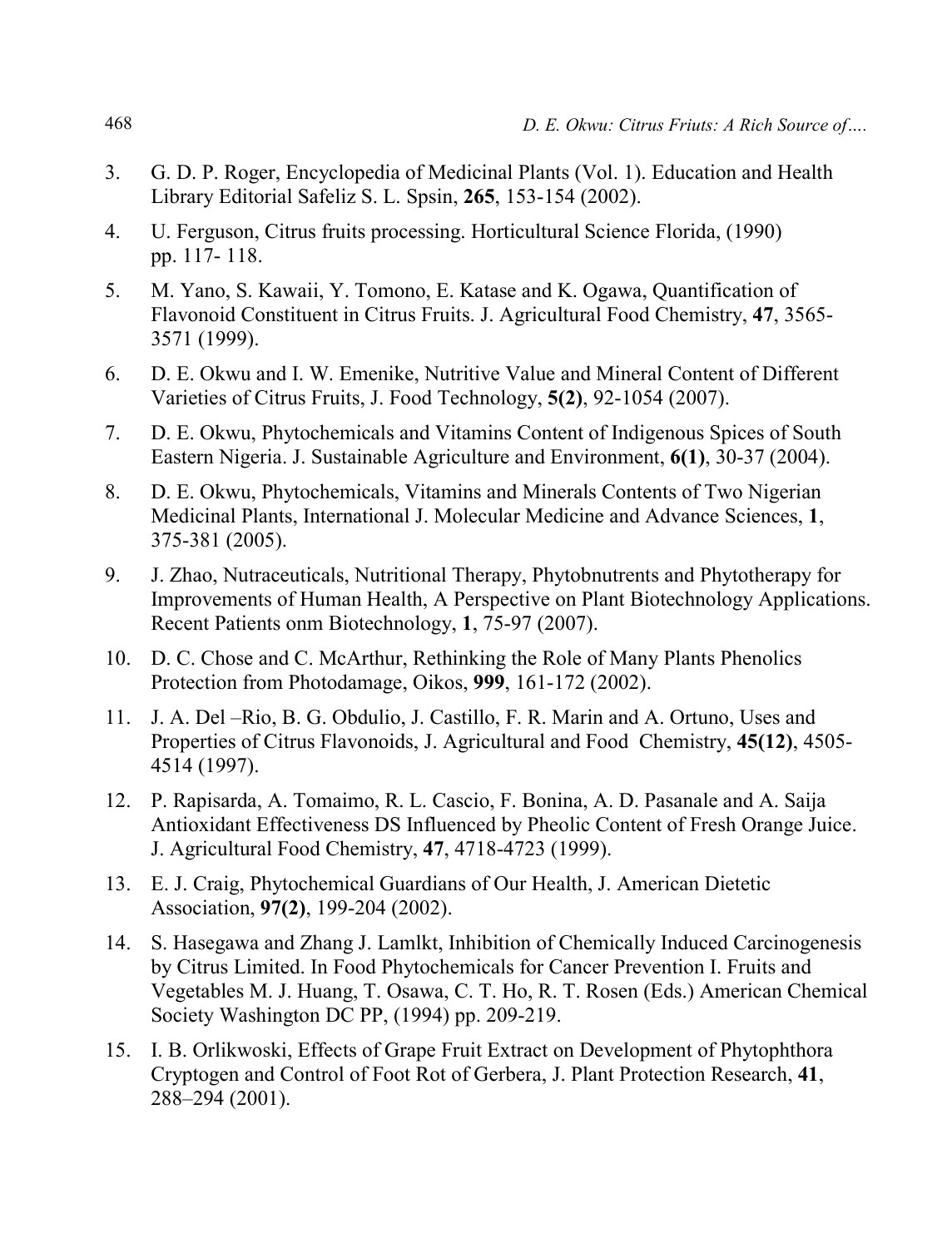- 16. A. R. Mangels, J. M. Holden and G. R. Beecher, Carotenoid Content of Fruits and Vegetables, an Evaluation of Analytic Data, J. American Dietetic Association, 93, 284-296 (1993).
- 17. J. M. Seddon, A. U. Ajani and R. D. Sperduto, For the Eye Disease Case-Control Study Group, Dietray Carotenoids, Vitamin A, C, and E and Advanced Age-Related Macular Degeneration. JAMA 271, 1413-1430 (1994).
- 18. G. S. Britton, Structure and Properties of Carotenoids in Relation to Function. FAESB Journal, 9, 1551-1558 (1995).
- 19. R. S. Bruno and D. M. Mediros, Lutein, Zeaxanthin and Age Related Macular Degeneration. J. Nutraceuticals, Functional and Medical Foods, 3(1), 79-85 (2000).
- 20. D. E. Okwu, Investigation into the Medicinal and Nutritional Potentids of *Garcinia* kola Heckel and Dennettia Tripetala G. Baker Ph. D Thesis Michael Okpara University of Agriculture Umudike, Nigeria (2003) pp. 20-31.
- 21. T. Matsummato, Carvotenoids. J. Pure and Applied Chemistry, 63, 81-92 (1991).
- 22. R. A. Hill, Terpenoids. The chemistry of Natural Products. Edited by RH Thomson Blackie Academic and Professional, London. (1993) pp. 106-139.
- 23. D. M. Snodderly, Evidence for Protection Against Age-Related Macular Degeneration by Carotenoids and Antioxidant Vitamins. American, 62, 14615-14685 (1995).
- 24. P. Di–Mascio, S. Kaiser and H. Sie, Lycopene as the Most Efficiency Biological Carotenoid Singlet Oxygen Quencher. Biochemistry and Biophysical Journal, 274, 532-538 (1989).
- 25. Y. Boham and R. Bitsih, Intestinal Absorption of Lycopene from Different Matrices and Interactions to Other Carotenoids; The Lipid Status and Antioxidant Capacity of Human Plasma. Euro. J. Nutri., 38, 1180-125 (1999).
- 26. A. Sengupta and S. Das, The anti-carcinogenic role of lycopene abundantly present in tomato. Eur . Cancer Prev., 8, 325-330 (1999).
- 27. M. Leal, S. Shimada and F. Ruiz, Effect of Lycopene on Lipid Per Oxidation and Glutathione Dependent Enzymes Induced by T-2 Toxin Invivo. Toxicology Lett., 109, 1-10 (1999).
- 28. S. Agarwal and A.V. Rao, Tomato lycopene and low density lipoprotein oxidation: a human dietary intervention study Lipids, 33, 981-984 (1998).
- 29. S. Sonia, K. Srivastava, M. Saxena and R. Mishva, Tomato; A Rich Source of Lycopene and its Role in Human Health – A Review. J. Medicinal and Aromatic Plant Sciences, 29, 81-89 (2007).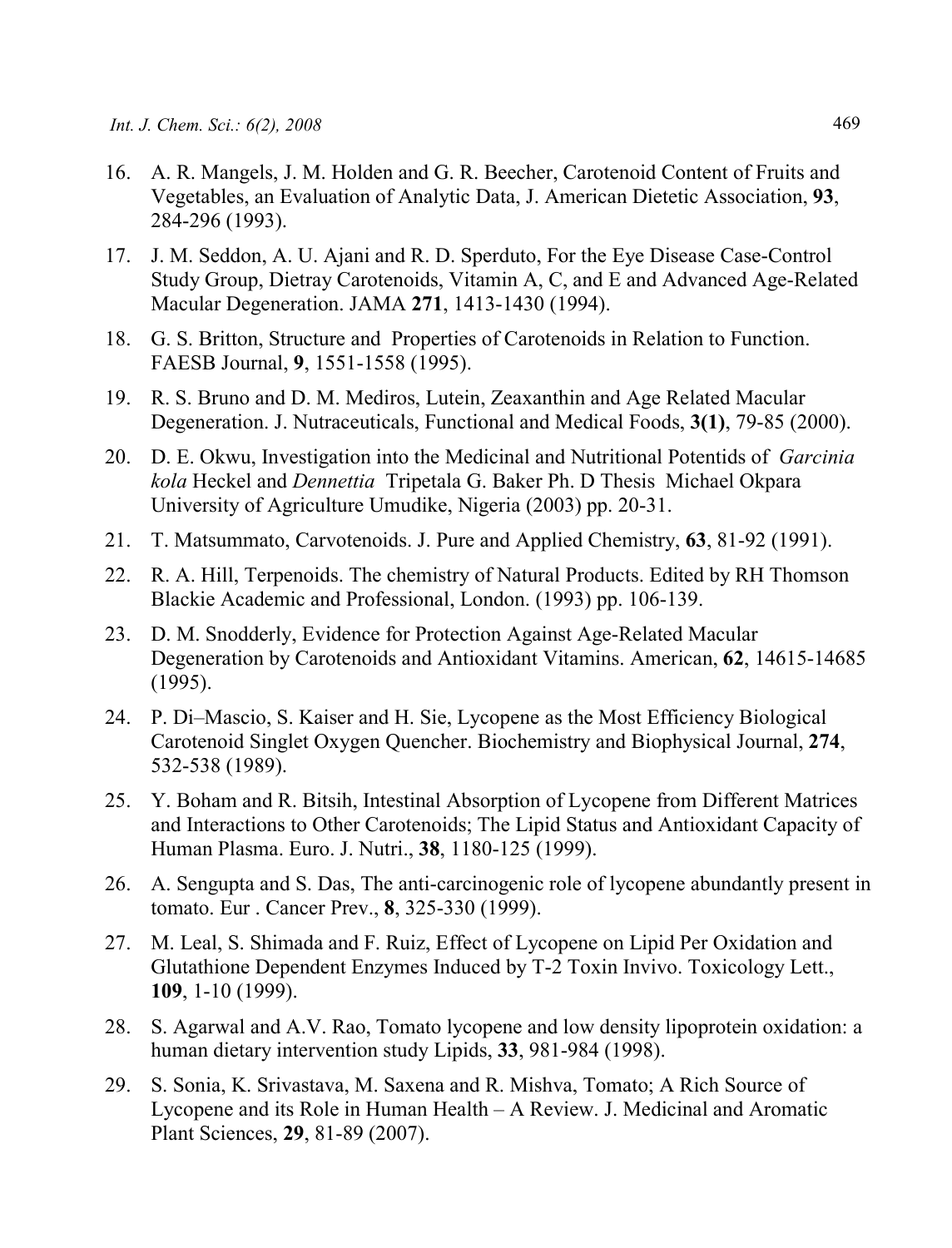- 30. A. Bendich, Carotenoids and the immune response. J. Nutrition, 119, 112 (1989).
- 31. D. E. Okwu and M. E. Okwu, Chemical Composition of Spondices Monbin Linn Plant Parts, J. Sustainable Agriculture and the Environment, 6(2), 140-147 (2004).
- 32. D. Krishnaiah, R. Sarbarly and A. Bono, Phytochemical and Antioxidant for Health and Medicine. A Move Towards Nature. Biotechnology and Molecular Biology Review (2007).
- 33. T. G. Saez, M. R. Oliva, P. Muniz, V. Valls, A. Iradi, M. Ramos and J. Clement Oxidatuve Stress and Genetic Damage in Health and Orange, Fundacion Valenciana de Estudios Avanzados, Valencia Spain (1994) pp. 51-60.
- 34. D. E. Okwu, Nigerian Medicinal Plants 1. Medicinal and Aromatic Plant Science and Biotechnology, 1(1), 90-96 (2007).
- 35. C. Teyssier, M. J. Amiot, N. Mondy, J. Auger, R. Kahane and M. H. Siess, Effect of Onion Consumption by Rats on Hepatic Drug Metabolizing Enzymes. Food Chemistry and Technology, 39, 981-987 (2001).
- 36. N. Salah, N. J. Miller, C. Paganga, I. Tijiburge, G. P. Bolwell and C. Rice-Evans Polyphenolic Flavanols as Scavenger of Aqueous Phase Radical and as Chain Breaking Antioxidants. Biochemistry and Biophysical Journal, 2, 339-346 (1995).
- 37. Garcia O. Benavente, J. Castillo, J. A. Rio Del, Changes in Neodiosmin Levels During the Development of Citrus aurantium Leaves and Fruits Postulation of Neodiamin Biosynthesis Pathway, J. Agric Food Chem., 41, 1916 (1993).
- 38. J. Castillo, Garcis O. Benavente and J. A. Del-Rio, Hesperetim 7-0 Glucoside and Prunin in Citrus Species C. aurantium and C. paradisl (1993).
- 39. D. E. Okwu and Morch Ewi, The Potentials of Garcimia Kola Seed as Sauce for Nutrceurical, J. medicinal and Aromatic Plant Science, 29, 605-611 (2006).
- 40. E. N. T. Akobundu, Healthy Foods in Human Nutrition. J. Sustainable Agriculture and Environment 1, 1-7 (1999).
- 41. M.G. L. Hertog, E. J. M. Feskens, P. C. H. Holiman, M. B. Kantan, D. Kromhout, Dietray Antioxidants; Falconoid and Risk of Coronary Heart Diseases. The Zutphen Elderly study Lancet, 342, 1007-1011 (1993).
- 42. V. Elangvan, N. Sekar, D. Govin and S. Sasamy, Chemopreventive Potential of Dietary Bioflavonoid Against 20-Methylcholabnthrene Induced Tumorigenesis. Cancer Lett., 87, 107-113 (1994).
- 43. T. Horano, M. Gotoh and K. Oka, Natural Flavonoids and Lignans are Potent Cytostatic Agents Against Human Leukemia H1–60 cells Life science SS, 1061-1069 (1994).